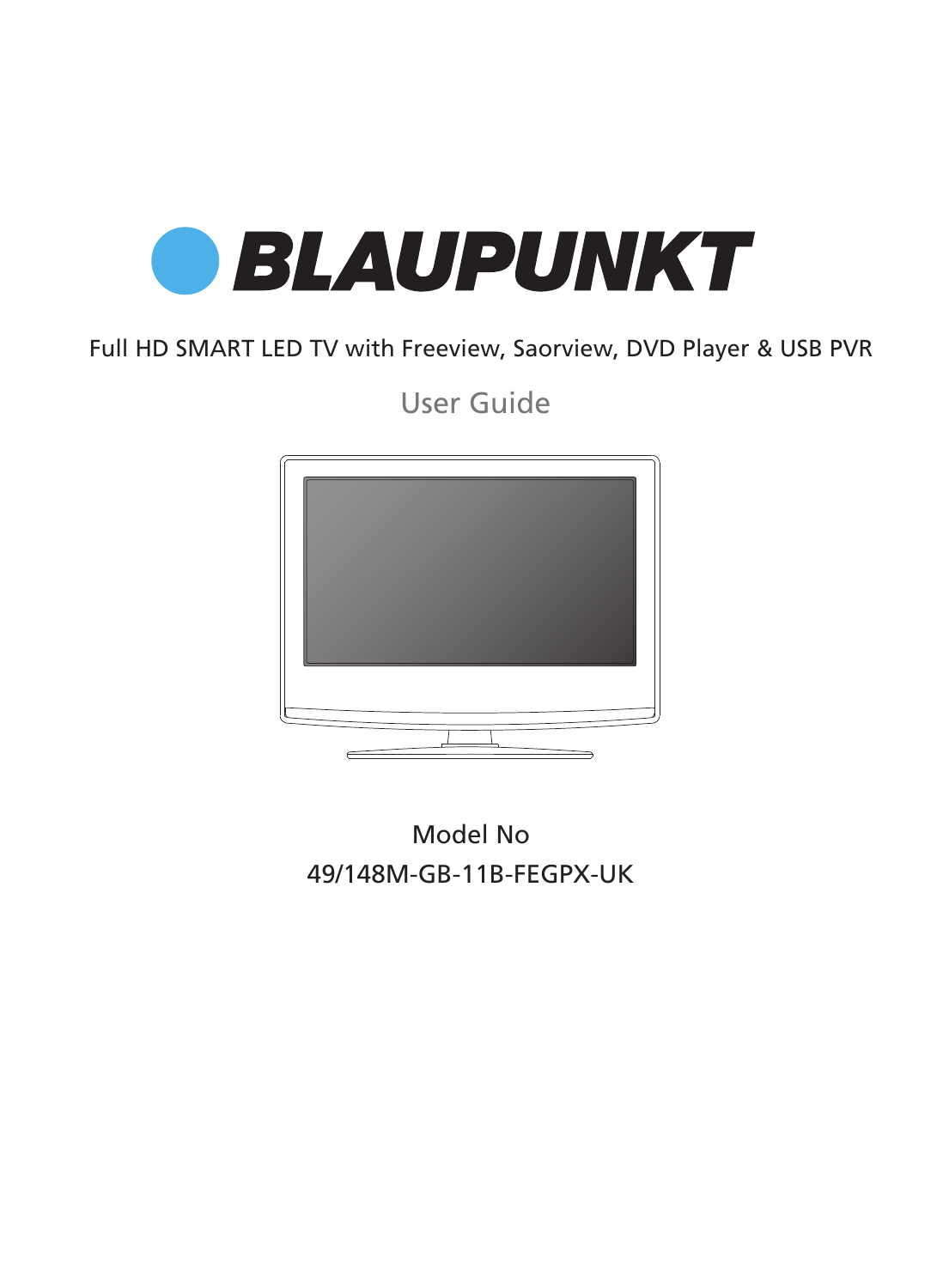## **Important safety instruction**



#### **CAUTION** SK OF ELECTRIC SHOCK **DO NOT OPEN**



### **Please read these instructions. All the safety and operating instructions should be read before the appliance is operated.**

### **Warnings**

• Television sets with 40" screens or more must be lifted and carried by at least 2 people.

• This television does not contain any parts that are serviceable by the user. In case of a fault, contact the manufacturer or authorised service department. Exposing the internal parts inside the TV may endanger your life. The manufacturers guarantee does not extend to faults caused by repairs carried out by unauthorised third parties.



To prevent spread of fire, keep candles or other open flames away from this product at all times

• To reduce the risk of fire, electric shock or damage to the TV, do not expose it to dust, rain or moisture. Never expose the TV to dripping or splashing and do not place objects filled with liquids on or near the TV.

• Do not connect any external devices (DVD player, games console etc) when the TV is switched on. Disconnect both the TV and device from the mains before connecting. Only switch appliances on when the connection process is complete.

Do not place the television in a confined space and do not obstruct the ventilation openings at the rear of the television.

• When installing on a wall, ensure the TV is at least 5cm from the wall for ventilation.

• Always ensure that the TV's ventilation openings are not covered with items such as newspapers, tablecloths, curtains, etc.

Dispose of this television and any components including batteries in an environmentally friendly manner. If in doubt, please contact your local authority for details of recycling.

• Ensure this TV is used in moderate climates only.

### **WARNING: Never place a television set on an unstable location. A television set may fall, causing serious personal injury or death. Many injuries, particularly to children, can be avoided by taking simple precautions such as:**

• Use cabinets or stands recommended by the manufacturer of the television set.

• Only use furniture that can safely support the television set.

• Ensure the television set is not overhanging the edge of the supporting furniture.

Do not place the television set on tall furniture (for example, cupboards or bookcases) without anchoring both the furniture and the television set to a suitable support.

• Do not place the television set on cloth or other materials that may be located between the television set and supporting furniture.

• Please educate children about the dangers of climbing on furniture to reach the television set or its controls.

• If your existing television set is being retained and relocated, the same considerations as above should be applied.

### **Safety**

• For your safety, this appliance is fitted with a fused 3 pin mains plug. Should the fuse need to be replaced, ensure that any replacement is of the same amperage and approved with the BSI mark.

• Never try and replace the mains plug unless you have adequate qualifications and are legally authorised to do so. In the event that a replacement mains cable is required, contact the manufacturer for a suitable replacement.

• Never use the television if it is damaged in any way.

• Always place the television on a flat level surface avoiding anywhere which may be subject to strong vibration.

• The ideal distance to watch the television is approximately five times the length of the diagonal measurements of the TV screen.

• Ensure the television is not placed on top of the power cable as the weight of the television may damage the cable and cause a safety hazard.

Never place mobile phones, speakers or any other device which may cause magnetic or radio interference, near the television. If interference is apparent, move the device causing the interference away from the television.

To disconnect the set from the mains, remove the mains plug from the socket.

• Ensure that the mains plug is always easily accessible.

### **WARNING: Excessive noise when using earphones and headphones can cause loss of hearing.**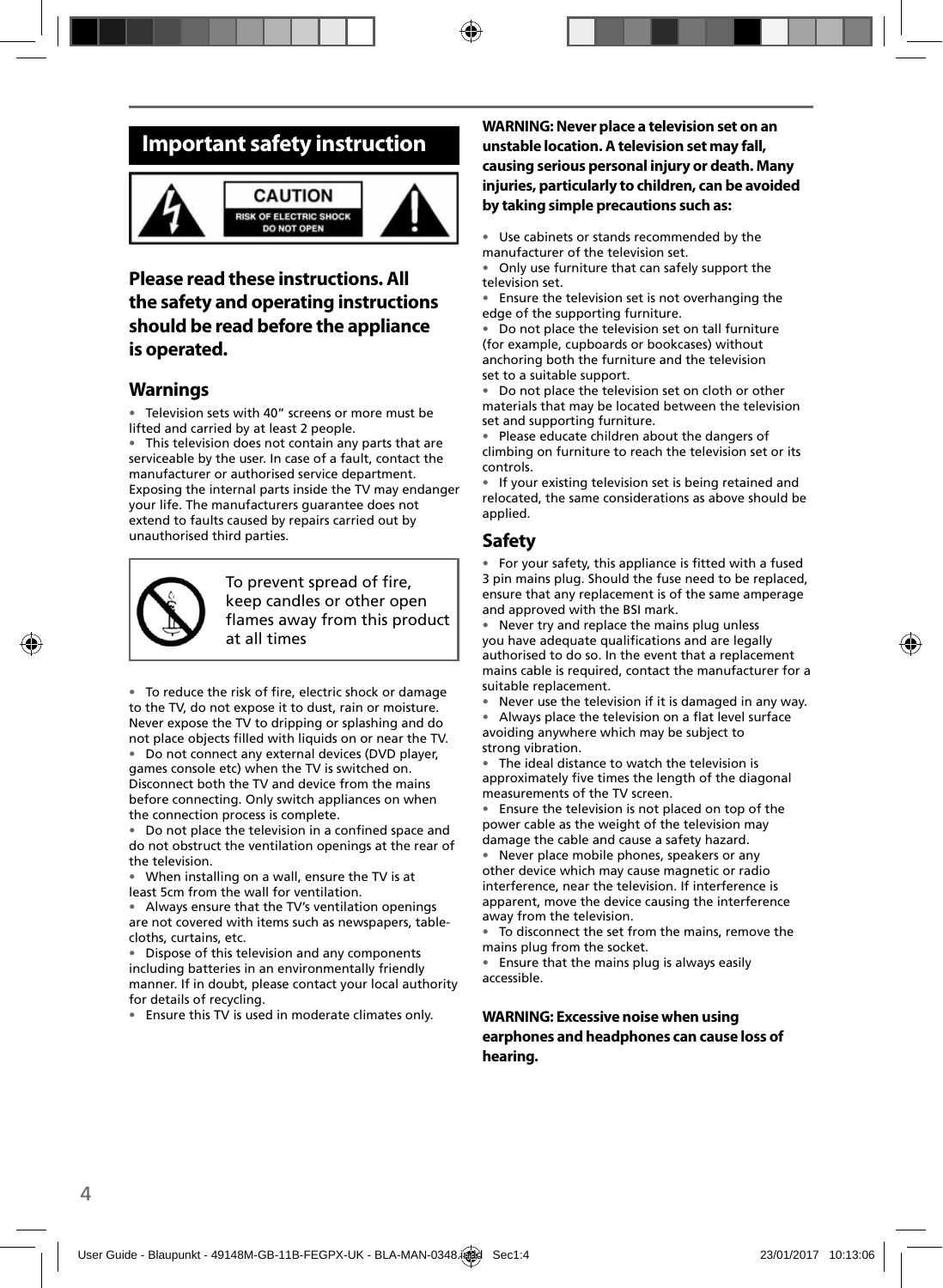## **Important safety instruction**



### **Maintenance**

• To clean your TV, wipe with a soft, dry cloth. If the surfaces are extremely dirty, use a soft cloth dipped in a soap and water solution or a weak detergent solution.

• Never use alcohol, paint thinner or benzene to clean this unit.

• Before using a chemically treated cloth, read the instructions that came with the cloth carefully.

#### **CAUTION: If water or other liquid enters the television through the display panel surface, a malfunction may occur.**



### **Packaging**

• The safest way to transport your item is in the original box/packaging - please save your packaging for this.

• You will need the original box/packaging in the event of warranty/service repair or support. We are unable to carry out warranty/service if you are unable to package the item correctly.

#### **Important information regarding use of video**  games, computers, captions or other fixed image **displays**

The extended use of fixed image program material can cause a permanent "shadow image" on the LCD/LED panel, also known as "screen burn".

This "shadow image" can appear in the background during normal viewing. This type of irreversible LCD/ LED panel deterioration can be limited by observing the following steps:

1. Reduce the brightness/contrast setting to a minimum suitable viewing level.

2. Do not display the fixed image for extended periods of time.

3. Turn the power off when not in use.

Examples of images that are more likely to cause "screen burn" are as follows (this is not an exhaustive list):

• TV channel logos: e.g. shopping channel logos and pricing displays - especially if they are bright and stationary. Moving or low-contrast graphics are less likely to cause ageing of the screen.

Time displays.

Teletext: Do not view a stationary page for a long period of time

• TV/DVD menus: e.g. listings of DVD disc content.

• Pause mode: Do not leave the TV in pause mode for long periods of time, e.g. when watching DVDs or videos.

**Important: Once 'shadow image/screen burn' occurs, it will never disappear and is not repairable under warranty.**

### **How do I dispose of this product?**

**UK:** Waste electrical products should not be disposed of with household waste. Please dispose of the product at a designated collection point for recycling of WEEE. For your nearest facilities, please see www.recycle-more.co.uk or in store for details.



**ROI:** Waste electrical products should not be disposed of with household waste. Separate disposal facilities exist. Check with your local authority or retailer for recycling advice.



### **Batteries**

• Do not expose batteries to high temperatures, excessive heat, prolonged sunshine or fire as this may cause leakage, explosion or ignition.

Observe the correct polarity when inserting batteries.

• Do not use different types of batteries together or mix old and new batteries.

• Dispose of batteries in an environmentally friendly way.

• Certain regions may regulate the disposal of batteries. Please consult your local authority.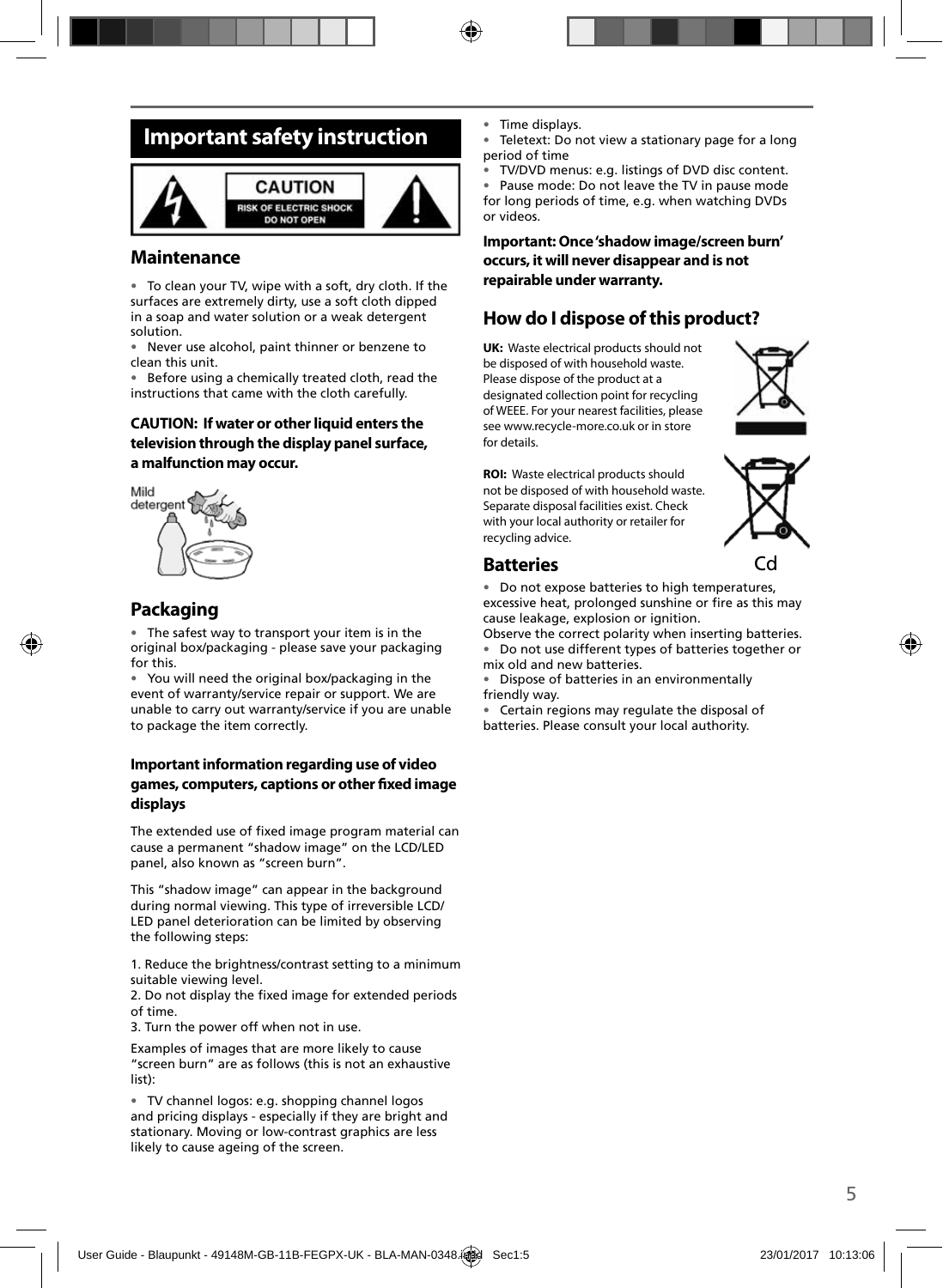## **Trademarks**

### Homi

The terms HDMI and HDMI High-Definition Multimedia Interface, and the HDMI Logo are trademarks or registered trademarks of HDMI Licensing, LLC in the United States and other countries.

#### **HDTV**

The "HD TV" Logo is a trademark of DIGITALEUROPE.

#### **HDTV 1080p**

The "HD TV 1080p" Logo is a trademark of DIGITALEUROPE.

#### **DVB**

The DVB logo is the registered trademark of the Digital Video Broadcasting (DVB) project.



Manufactured under license from Dolby Laboratories. Dolby, Dolby Audio and the double-D symbol are trademarks of Dolby Laboratories.



The "CI plus" Logo is a trademark of CI Plus LLP.



JBL is trademark of HARMAN International Industries, Incorporated, registered in the United States and/or other countries.

#### **Youtube**

YouTube and the YouTube logo are trademarks of Google Inc.

#### **FREEVIEW HD**

The FREEVIEW HD words and logos are trade marks of DTV Services LTD. © DTV Services Ltd.

#### **SAORVIEW**

SAORVIEW is a registered trademark owned by RTÉ.

#### **Miracast**

Wi-Fi CERTIFIED Miracast and Miracast are trademarks of Wi-Fi Alliance.

#### **DLNA**

DLNA, the DLNA Logo and DLNA CERTIFIED are trademarks, service marks, or certification marks of the Digital Living Network Alliance.

#### **CE Statement:**

Hereby, Universal Media Corporation l.t.d. declares that this LED TV is in compliance with the essential requirements and other relevant provisions of Directive 1999/5/EC.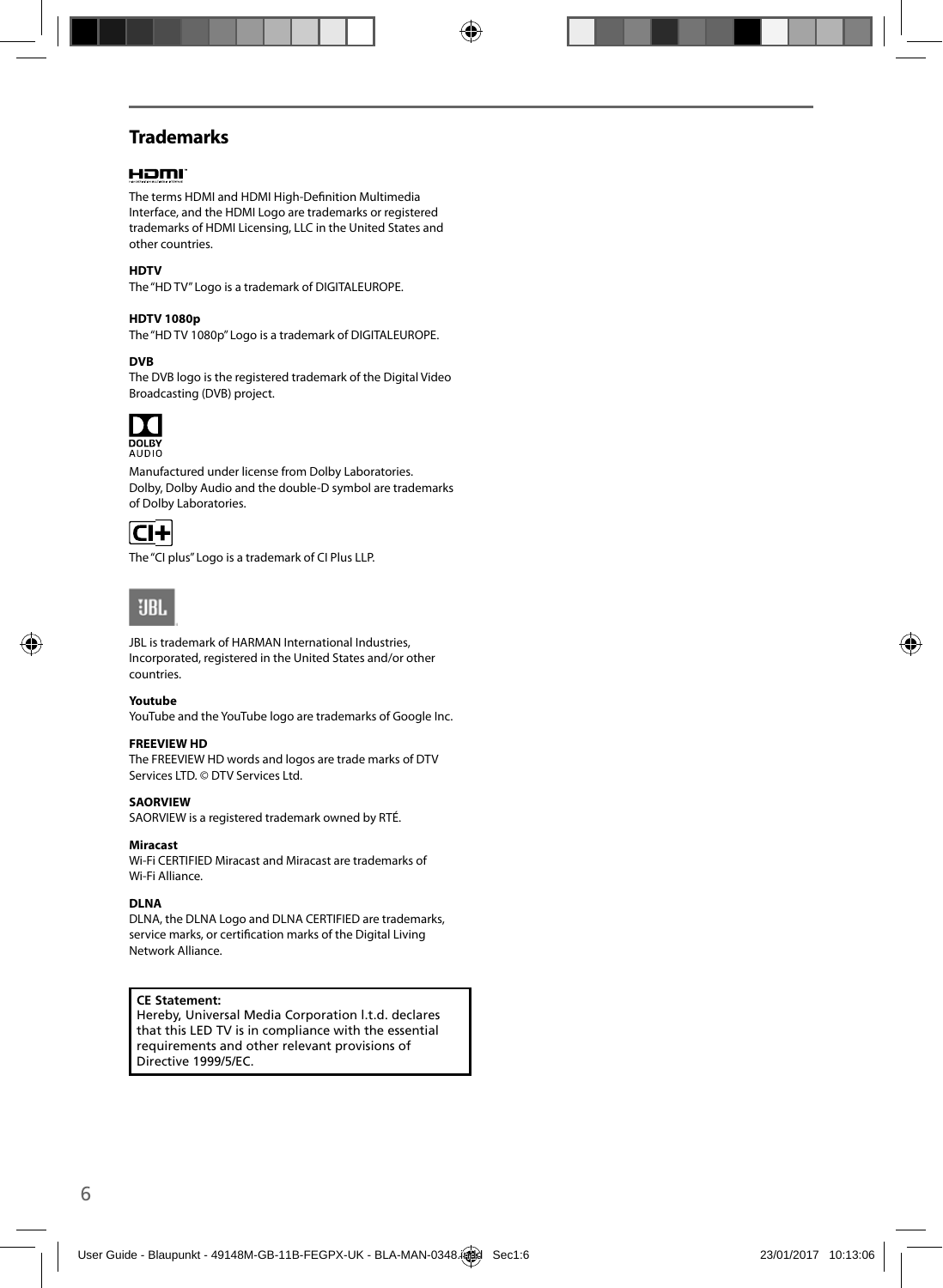# **CONTENTS**

| Using your TV with a Sky digital set top box31 |  |
|------------------------------------------------|--|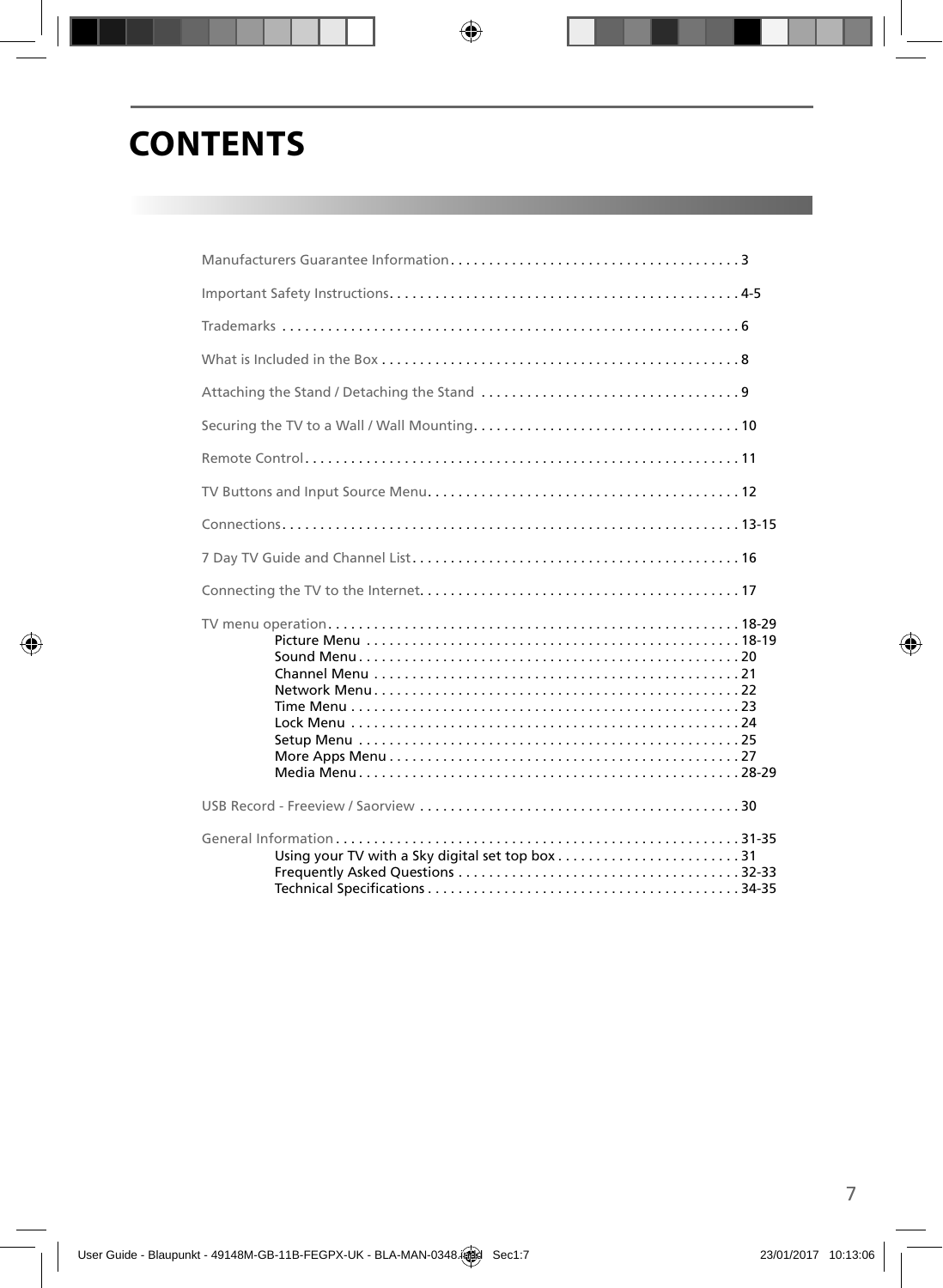# **WHAT IS INCLUDED IN THE BOX**

### Accessories

Included with this TV are the following accessories

#### 1 x User Guide



### 1 x Quick Start Guide



### 1 x TV



1 x RF Cable



#### 1 x Remote Control and 2 x AAA Batteries



1 x Mini Component / YPbPr



1 x Mini AV / Composite cable



1 x Stand installation pack



Please save your box/packaging as you will need this in the event of warranty/service repair or support. We are unable to carry out warranty/service if you are unable to package it correctly. The safest way to package your item in the event of warranty/service repair is in it's original box/packaging.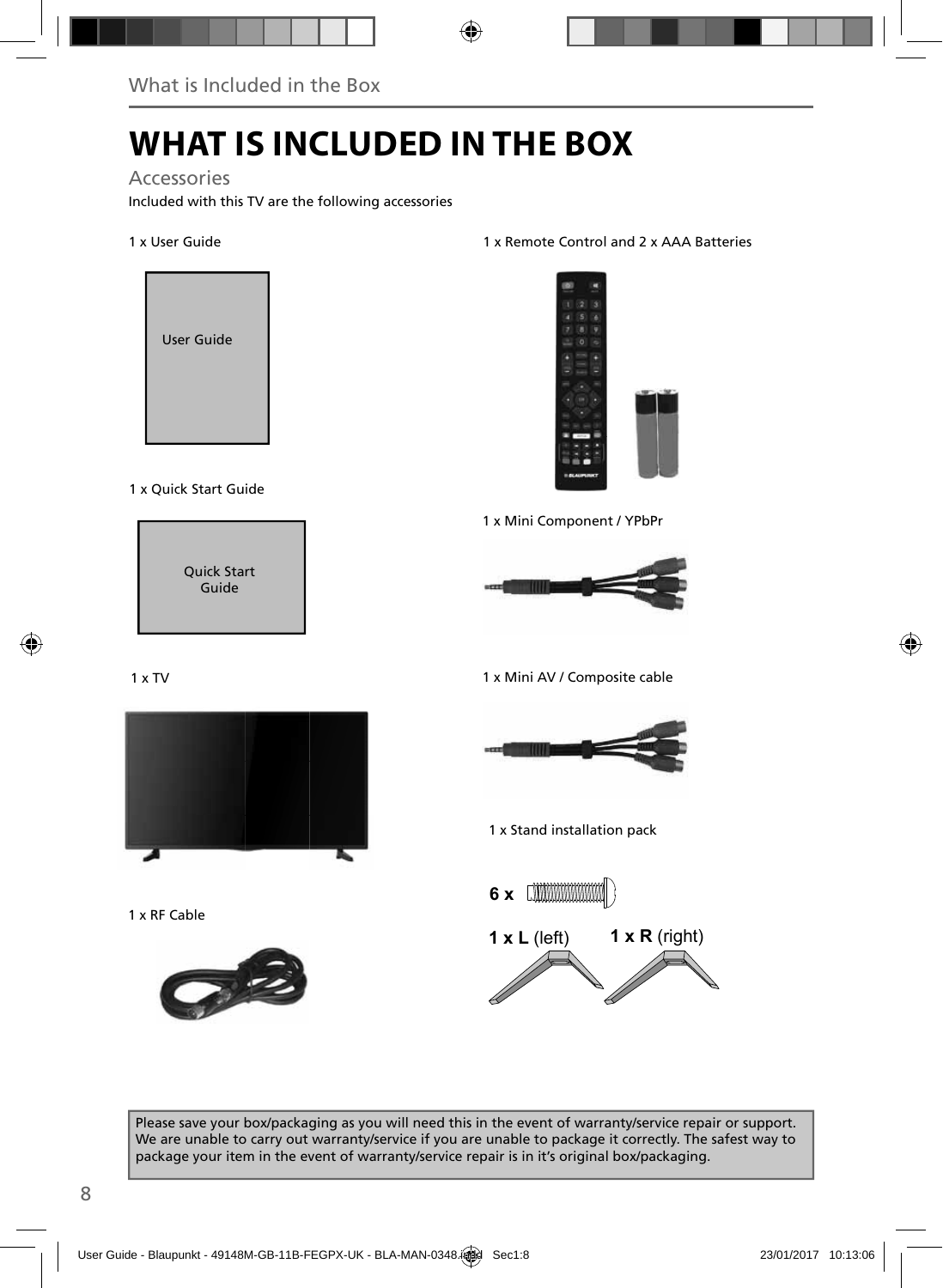# **ATTACHING THE STAND**

Attaching the stand feet

Screws that are included. To complete the stand feet installation you will require a cross head screw driver.

## **6 x** [*MMMMMM*///



(fig.1) Place the TV set on a flat and clean surface with the panel facing downwards to avoid damage, then fix the stand feet shown.

(fig.2) When the stand feet are installed correctly the stand feet will be longest at the front of the TV and shortest at the back with the feet pointing away from each other.

(fig.3) When the stand feet are in the correct position, secure the stand feet to the underside of the TV set using the 6 screws provided.

## Detaching the stand

Remove the screws highlighted then remove the stand feet from the underside of the TV set.

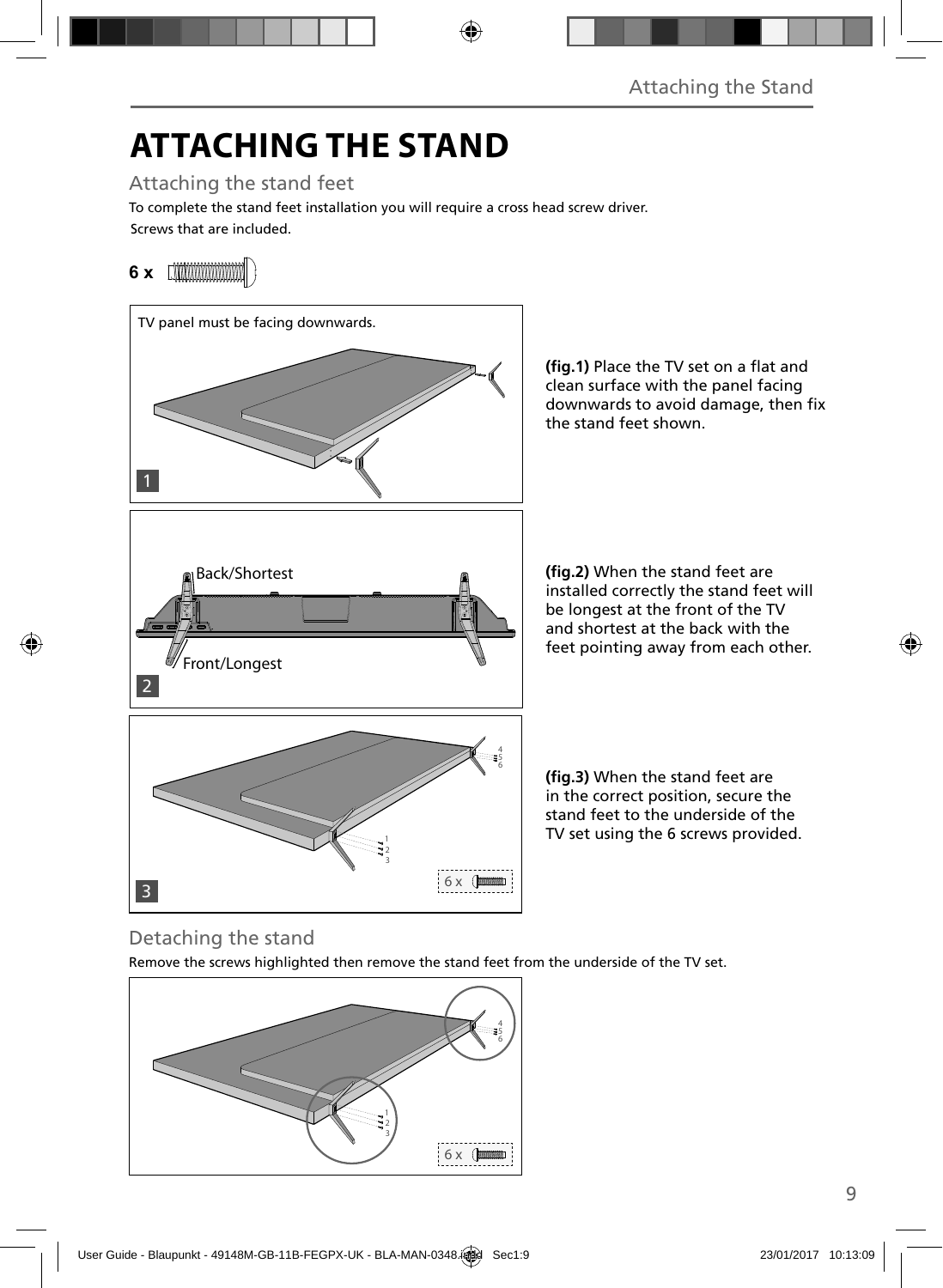# **SECURING THE TV TO A WALL**

## Securing the TV to a wall with anti-tip straps

For maximum security in the home when using a TV with its stand anti-tip straps should be fitted. These are available from supermarket websites and other websites and are an easy, inexpensive and effective way of ensuring your TV stays safely upright. Straps are designed to be attached to the rear of the TV and then tethered to the wall or the furniture the TV is stood on.

#### Note - Please ensure that children do not climb on the TV set.

**A)** Using one or both of the top wall-mounting holes and screws (the screws are already supplied in the wall mounting holes) fasten one end of the fastening cord/s to the TV.



**B)** Secure the other end of the fastening cord/s to your wall. (you will need screws/fixings suitable for your wall type - available separately from most DIY stores).



The Royal Society for the Prevention of Accidents is urging people to take care with flat-screen televisions. RoSPA stated in 2010 that "Toddlers are particularly at risk of pulling flat-screen televisions on to themselves. They are unsteady on their feet and are attracted by colourful television images." The risk is increased as televisions become lighter.

### Wall Mounting

IMPORTANT - Before drilling any holes in the wall ensure you are not drilling where there could be any electrical wires, water or gas pipes.



1) Remove the four screws highlighted that are supplied in the wall mounting holes.

2) The wall mount can now be easily attached to the mounting holes on the rear of the TV.

For VESA wall mounting information please refer to the Technical Specification page.

For optimum viewing, if wall mounting the TV higher than eye level, the TV should be tilted downwards so that the TV's screen is 'face on'. See fig 1 and 2.



Important – If wall mounting this TV, only use the screws already provided in the wall mounting holes. Using other screws which are longer could cause irreparable damage to internal parts. When using a wall bracket, please ensure the screws in the back of the TV set are not over tightened.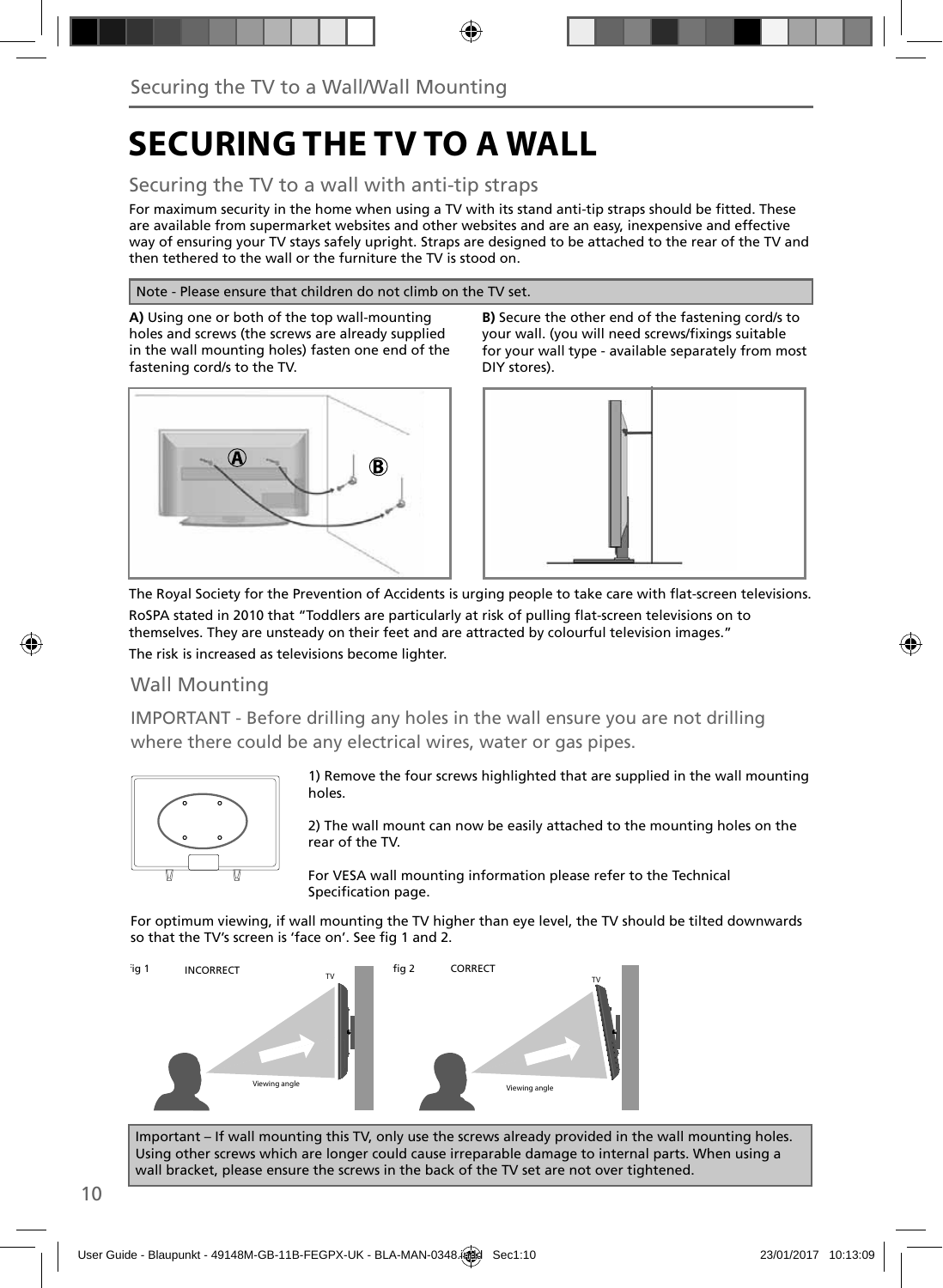# **REMOTE CONTROL**

| Key            |                                                                                                |               |                           |        |
|----------------|------------------------------------------------------------------------------------------------|---------------|---------------------------|--------|
| (∘)            | For models with integrated DVD players.                                                        |               |                           |        |
| ▷              | For models with PVR Function.                                                                  |               |                           |        |
| $\blacksquare$ | For models with USB Playback.                                                                  |               |                           |        |
| A              | For models with 3D functions.                                                                  | $\bigcirc$    |                           |        |
|                |                                                                                                | ON/OFF        |                           | MUTE   |
|                | <b>ON/OFF</b> - Switch on the TV when in standby or vice versa.                                |               |                           |        |
|                | <b>MUTE</b> - Mute the sound or vice versa.                                                    |               |                           |        |
|                |                                                                                                |               | ╱                         | 3      |
|                | NUMBER BUTTONS - 0-9 to select a TV channel directly.                                          |               |                           |        |
|                | TV GUIDE - Opens the 7 day TV guide (digital TV mode).                                         |               | 5                         |        |
|                | $\mathbb{C}$ - To return to the previous channel viewed.                                       | 4             |                           | 6      |
|                |                                                                                                |               |                           |        |
|                | VOL (+/-) - To increase/decrease the sound level.                                              |               | 8                         | 9      |
|                | PICTURE - Scrolls through picture mode options.                                                |               |                           |        |
|                | <b>SOUND-</b> Scrolls through sound mode options.                                              | <b>TV</b>     |                           |        |
|                | <b>SOURCE</b> - To display the input/source menu.                                              | <b>GUIDE</b>  |                           | ¢      |
|                | $CH (+/-)$ - To increase or decrease the channel being watched.<br>MENU - To display OSD menu. |               |                           |        |
|                | EXIT - To exit all menus.                                                                      |               |                           |        |
|                | (A/V/4/)/OK) - Allows you to navigate the on-screen menus and adjust                           |               | <b>PICTURE</b>            |        |
|                | the system settings to your preference.                                                        |               |                           |        |
|                | <b>BACK</b> - To go back a previous step.                                                      |               | SOUND                     |        |
|                | FAV - To display favourites menu.                                                              | VOL           |                           | CН     |
|                |                                                                                                |               | SOURCE                    |        |
|                | <b>INFO</b> - Press once for now/next channel information.                                     |               |                           |        |
|                | - Press twice for information about the current programme.                                     | MENU          | ∽                         | EXIT   |
|                | <b>TEXT</b> - To enter/exit Text.                                                              |               |                           |        |
|                | <b>SUBTITLE</b> - To switch the dialogue at the bottom of the screen (on/off).                 |               |                           |        |
|                | TV - To switch to Digital Channels.                                                            |               | OK                        | Þ      |
|                | YOUTUBE - Access the Youtube App.                                                              |               |                           |        |
|                | NETFLIX - Access the Netflix App.*<br><b>SMART</b> - Access the Blaupunkt Smart Portal.        |               |                           |        |
|                | RECORD - Access the USB record function.                                                       |               |                           |        |
|                | REC LIST - Opens the list of what has been previously recorded.                                | BACK          |                           | FAV    |
|                | Hel-To restart the current chapter                                                             |               |                           |        |
|                | >> - To advance forward to the next chapter                                                    | INFO          | TEXT<br><b>SUBTITLE</b>   | TV     |
|                | ■/▲- To stop the playback/Eject Disc                                                           |               |                           |        |
| ⊡⊙⊳            | (To EJECT the disc press/hold the ■/▲ button for 4 seconds)                                    |               |                           | SMART  |
|                | 44 - To play in fast rewind mode                                                               |               | NETFLIX                   |        |
|                | > - To play in fast forward mode                                                               |               |                           |        |
|                | MI-To play/pause                                                                               |               | н<br>ы                    |        |
|                | ⊙ <b>b</b> GOTO - To go to a specific chapter.                                                 |               |                           |        |
|                | $\triangleright$ A-B - Press once to set point, press a second time to return to point.        | <b>RECUST</b> | $\blacktriangleleft$<br>D | ыı     |
|                | A @ ANGLE/3D - Select different angle of DVD.                                                  | GOTO          | 3D<br>A-B                 | REPEAT |
|                | $\triangleright$ <b>REPEAT</b> - To repeat playback.                                           |               |                           |        |
|                |                                                                                                |               |                           |        |
|                |                                                                                                |               | <b>© BLAUPUNKT</b>        |        |
|                |                                                                                                |               |                           |        |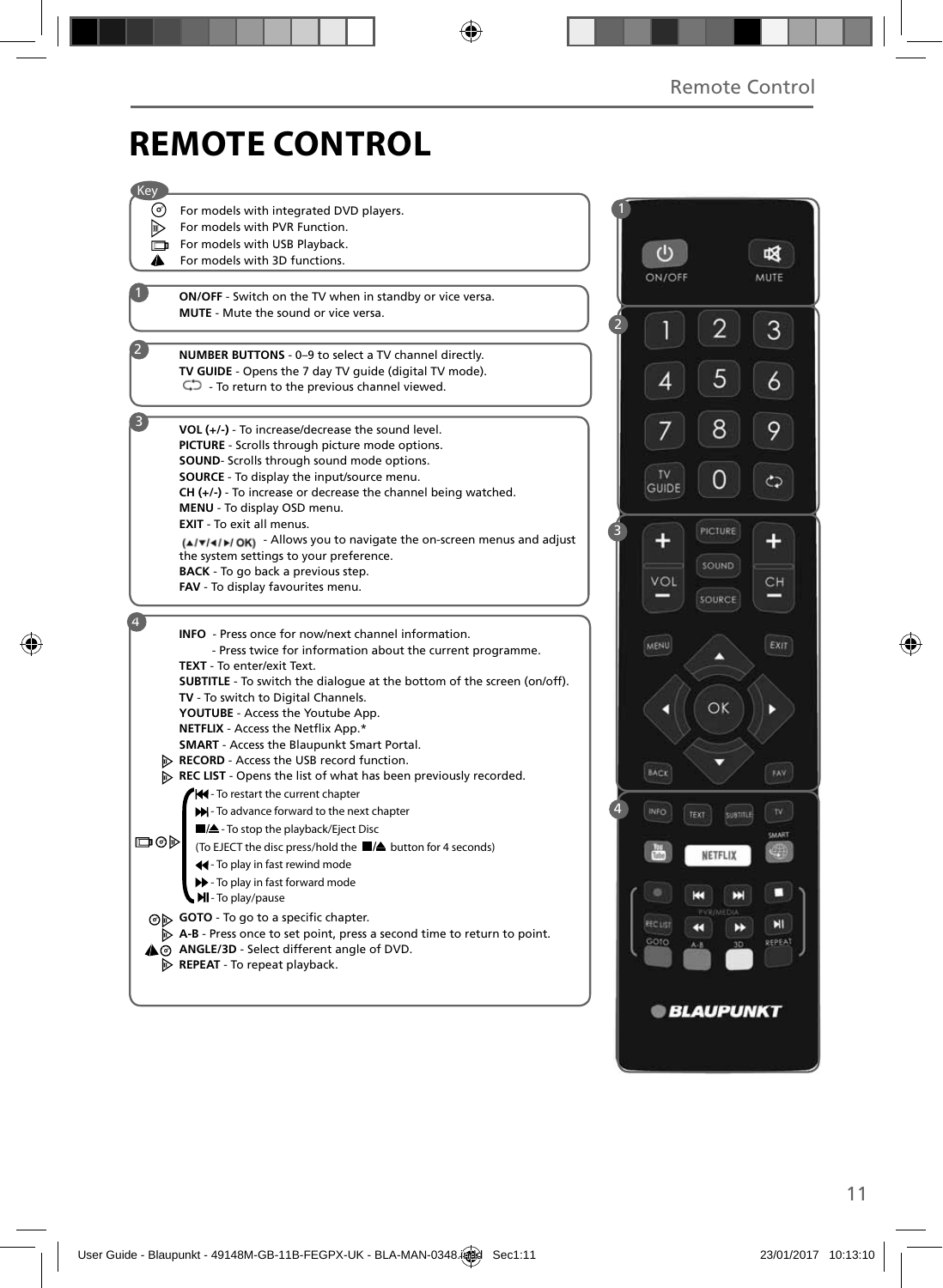# **TV BUTTONS AND INPUT SOURCE MENU**



Volume up and menu right 7

## Choosing Mode Input/Source

To switch between the different input/ connections.

For further information on input/connections please view 'Connections' pages.

#### A) Using the buttons on the remote control:

1) Press [SOURCE] - The source menu will appear. 2) Press  $[V]$  or  $[\Lambda]$  to select the input you require. 3) Press [OK].

B) Using the buttons on the Television:

1) Press [SOURCE].

2) Scroll up / down using CH+/ CH- buttons to the input/source you require. 3) Press Vol+ to change input/source to the one selected.



Example of Source menu depending on the TV model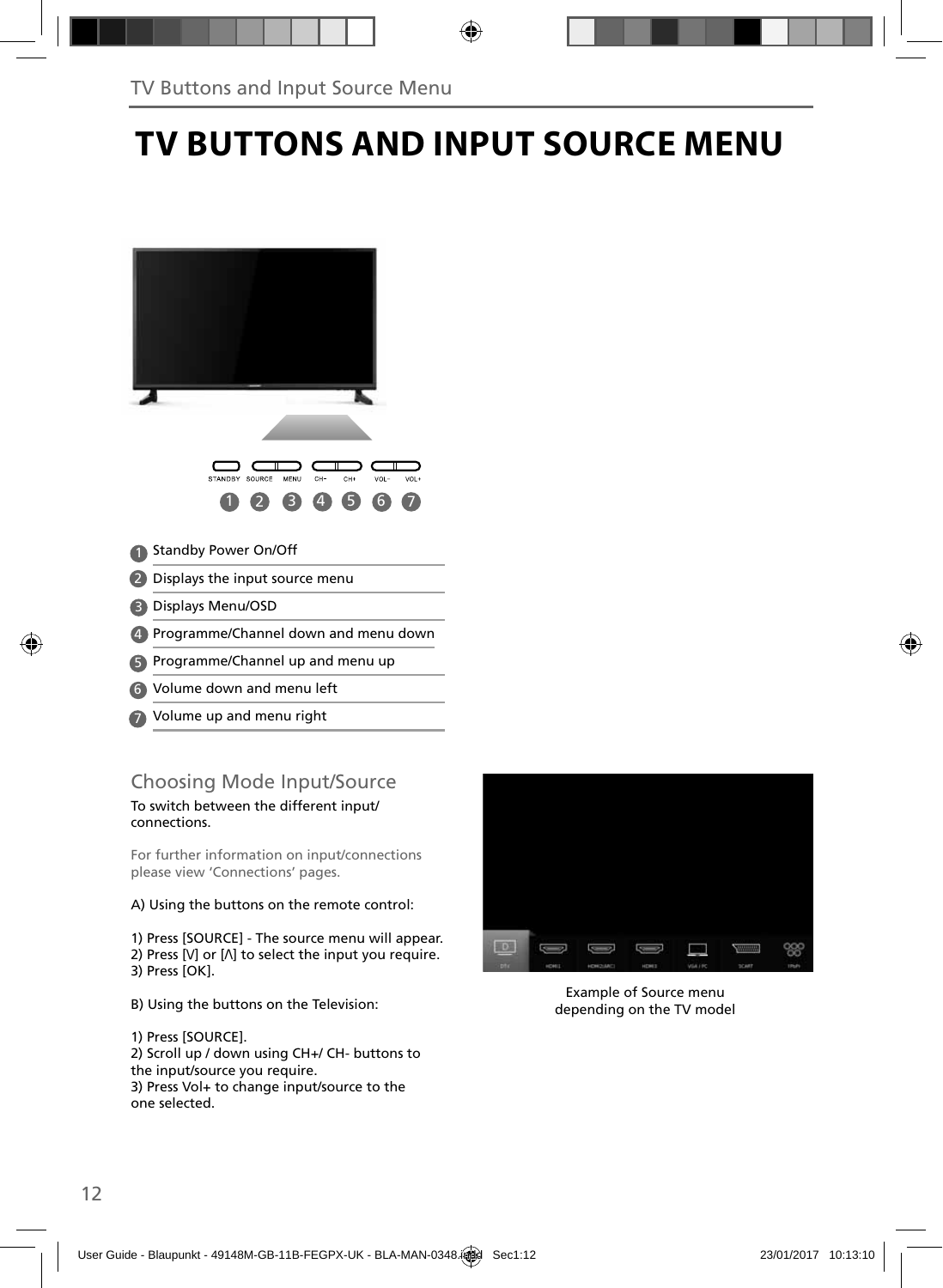# **CONNECTIONS**







| $\overline{\mathbb{A}}$ | Fthernet/LAN*     | Network Connection          | Œ  |                | Optical Digital Audio Digital Audio output |
|-------------------------|-------------------|-----------------------------|----|----------------|--------------------------------------------|
| ß                       | HDMI <sub>1</sub> | <b>HDMI</b> input           | O  | HDMI 3 (MHL)** | <b>HDMI</b> input                          |
|                         | HDMI 2 (ARC)      | <b>HDMI</b> input           | O  | $2 \times$ USB | USB port                                   |
| $\mathbf \Theta$        | AV IN             | Audio/Video Input           | (K | Earphone       | Earphone Input                             |
| ê                       | YPbPr             | HD input (Ypbpr)            |    | SD             | SD card input                              |
| Æ                       | <b>SCART</b>      | <b>SCART</b> input          | M  | CI CARD IN     | Common Interface module                    |
| G                       | RF IN             | <b>RF / TV Aerial Input</b> |    |                |                                            |

\* The Ethernet/LAN port is used for Freeview HD services and smart functions.

\*\* **HDMI 3 (MHL Port) -** MHL is a wired solution that allows you to access the media from your phone or tablet onto the big screen in the highest quality.

By connecting an MHL cable (sold separately) from your mobile device and into your TV you can playback all your videos, games and photographs directly onto your TV.

MHL simply mirrors the screen of your mobile device so will work with all applications, whilst connected it will also charge your device too.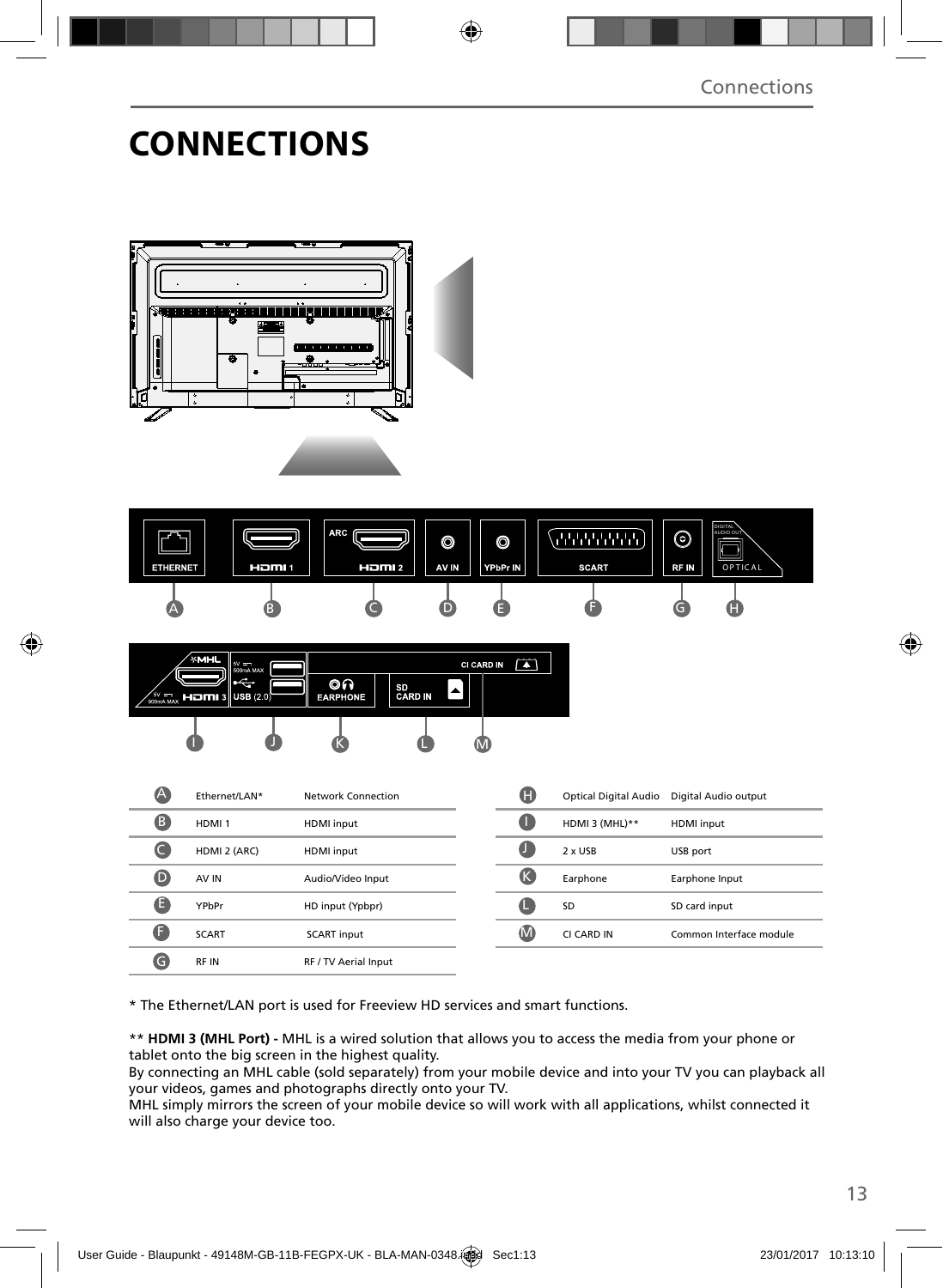# **CONNECTIONS**

Note: Connecting cables are shown for example only and may not be included. Please check 'What Is Included In The Box' page.

### Connecting to a device with Composite AV/Video output

TV Source should be set to Composite/AV



## Connecting to a device with SCART output

### TV source should be set to SCART



## Connecting to a device with HDMI output

A HDMI cable can output both video and audio and enables you to enjoy digital-quality video and audio with minimal loss of quality.

TV Source should be set to the corresponding HDMI port (HDMI 1, HDMI 2 etc)



**HDMI 3 (MHL Port) -** MHL is a wired solution that allows you to access the media from your phone or tablet onto the big screen in the highest quality.

By connecting an MHL cable (sold separately) from your mobile device and into your TV you can playback all your videos, games and photographs directly onto your TV.

MHL simply mirrors the screen of your mobile device so will work with all applications, whilst connected it will also charge your device too.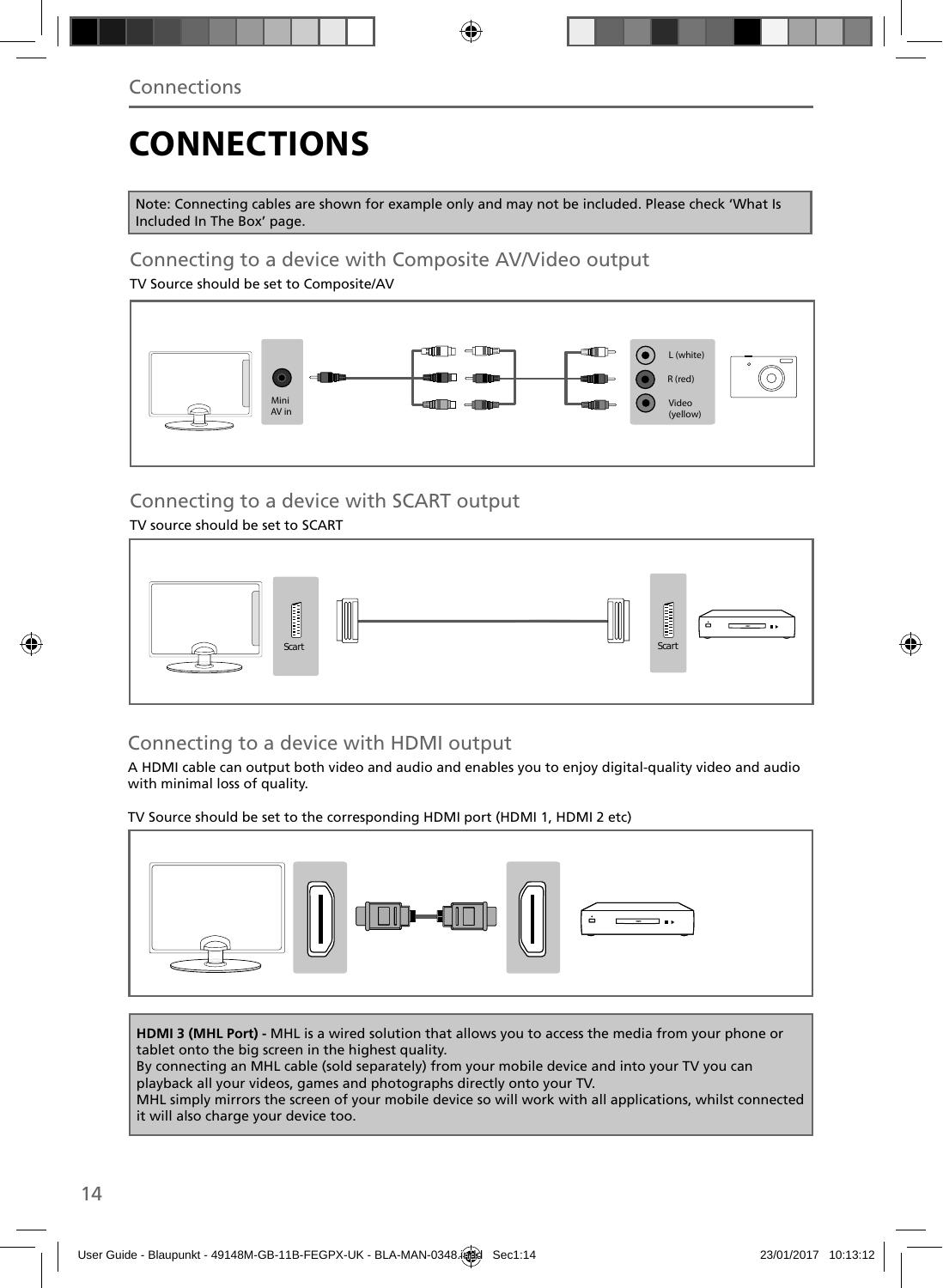# **CONNECTIONS**

### Connecting to a device with Component/YPbPr output

If you are supplied with a cable from the device which has RED, GREEN, BLUE, RED & WHITE connectors you must connect via Component (for picture) and by phono cable (for sound).

TV Source should be set to Component/YPbPr



## Connecting to an external audio device (Amplifiers, Surround Sound, Sound Bars etc)

When connecting via the TV's 3.5mm Earphone output, this will disable the TV speakers.

There are two options when connecting a device via the 3.5mm Earphone Output and the Digital Optical Audio Output



### Connecting an Ethernet/Network cable

The Ethernet/LAN port is used for Freeview HD services and smart functions.

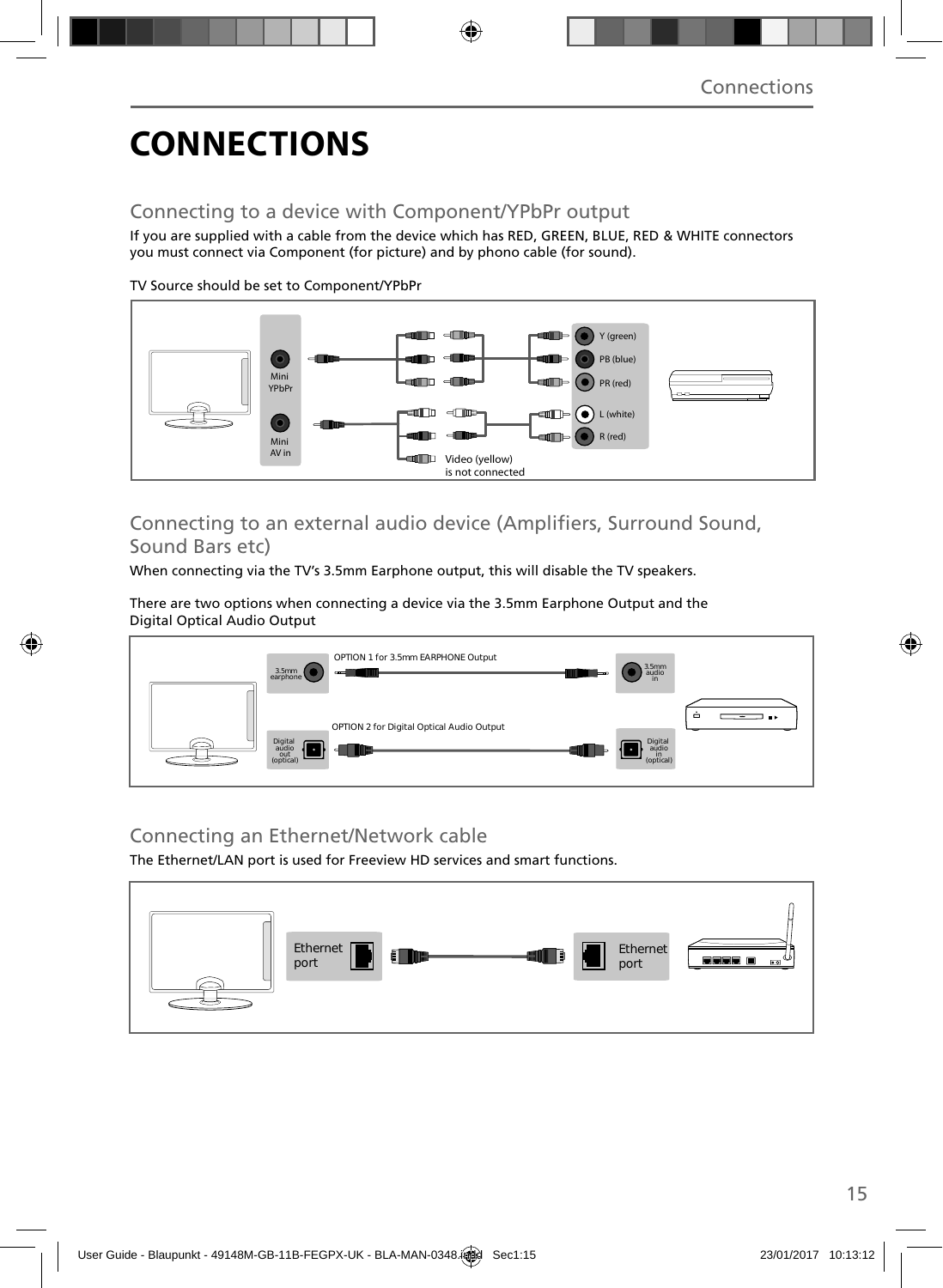# **7 DAY TV GUIDE**

TV Guide is available in Freeview TV mode. It provides information about forthcoming programmes (where supported by the Freeview channel). You can view the start and end time of all programmes and on all channels for the next 7 days and set reminders.

1) Press the [TV GUIDE] button on the remote control and the following 7 Day TV Guide will appear:



2) Navigate through the menu using  $\blacktriangle \blacktriangledown \blacktriangleright \blacktriangleleft$ .

You can now:

View the next day by pressing BLUE View a previous day by pressing YELLOW Set a reminder by pressing GREEN Record a programme by pressing RED (Function for PVR models only, USB device must be connected) View further information about the programme by pressing INFO

3) Press [EXIT] to exit the 7 day TV Guide

### Channel List

To view the channel list, please ensure that the TV is set to either the analogue or digital source and no menus or TV notifications are displayed.

| 1 BBC ONE Oxford     | oty        |
|----------------------|------------|
| 2 BBC TWO            | DTV        |
| 3 ITV                | ory        |
| 4 Channel 4          | DIV.       |
| 5 Channel 5          | prv        |
| 6 ITV2               | DTV        |
| 7 That's Oxfordshire | OTV        |
| 9 BBC FOUR           | <b>DTV</b> |
| 10 ITV3              | DIV        |
| 11 Pick              | DTV        |

1) Press [OK] on the remote control and the channel list menu will appear.

2) Scroll through the channel list by using  $\blacktriangle \blacktriangledown$  buttons then press [OK] to view the channel that is currently highlighted.

3) Scroll through different types of channels such as Freeview/ALL/ Digital TV/Radio/data and HD channels by using  $\blacklozenge \blacktriangleright$  buttons.

4) Press [EXIT] to exit the channel list.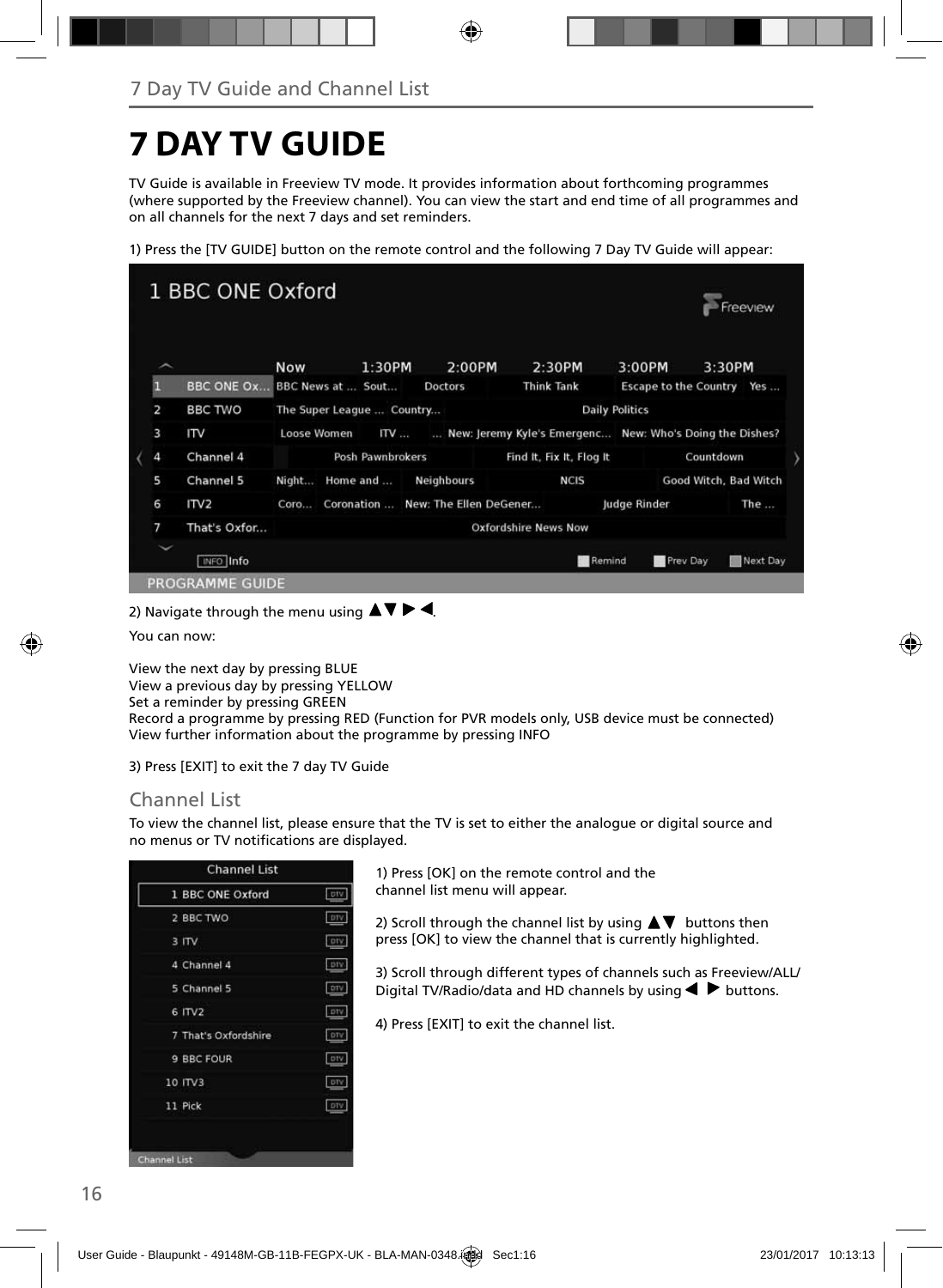# **CONNECTING THE TV TO THE INTERNET**

When you first power on your new SMART TV there will be an option to follow various on-screen set up instructions. These instructions will enable you to connect to the internet via your home network. You can connect to your home network either wirelessly or with an Ethernet cable.

If you decide not to follow the initial set up instructions and need to connect at a later date please follow these simple steps below:

Connecting your TV with a wireless connection

1) Press Menu on the remote control (fig.1).

2) Scroll through the menu, select and enter 'Settings' then enter the 'Network' menu.

3) in the 'Network' menu, example below, scroll down and select 'Wi-fi Config' (fig.2).

4) Within the 'Wi-Fi config' options, highlight and select 'Wi-Fi Auto Search'.

5) The TV will then automatically search for networks.

6) Select the preferred type of network connection then enter the network password.

7) The TV will then establish a connection.

**Note:** An icon will appear in the top right hand side of the 'Application' menu to show you if the TV is connected to the internet.

Connecting your TV with an Ethernet/LAN cable:

1) Plug in your Ethernet cable into the RJ45 (Ethernet) socket located at the rear of the television.



2) Press Menu on the remote control (fig.1).

3) Scroll through the menu and select and enter the 'Network' menu.

- 4) In 'Network Configuration', select 'Cable' (fig.2).
- 5) Set will automatically configure itself.
- 6) Exit the menu by pressing 'EXIT' on the remote control.



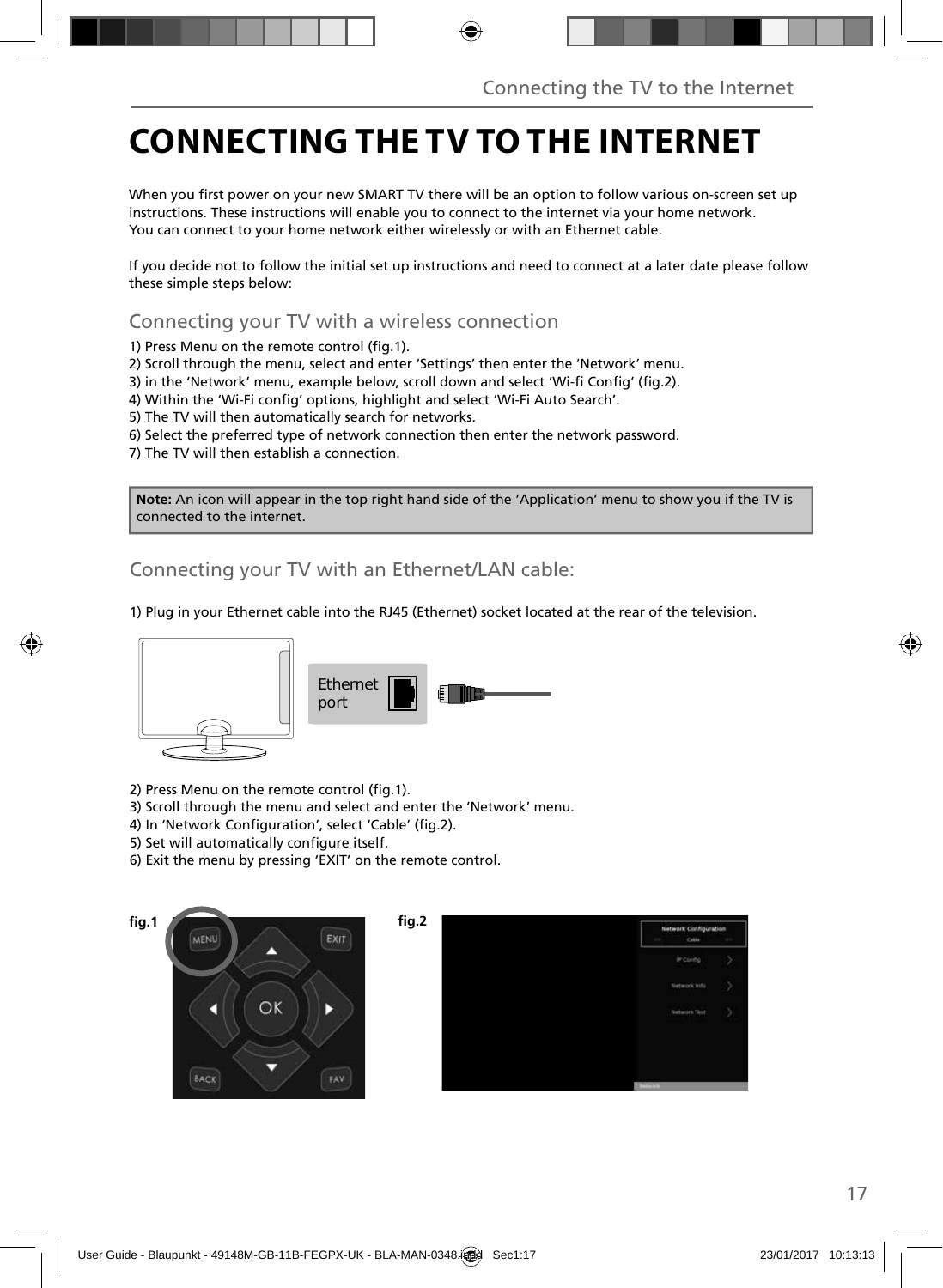# **PICTURE MENU**



To access this menu, press [MENU] button on the remote control and scroll right. To select a sub menu press [OK].

If you wish to make changes to any of the default settings, use the scroll  $\blacktriangle \blacktriangledown \blacktriangleright \blacktriangleleft$  buttons. To confirm any settings press [OK] button. To exit this menu at anytime, press [EXIT] button.

| Dynamic  | Recommended settings for fast moving pictures              |
|----------|------------------------------------------------------------|
| Standard | <b>Standard settings</b>                                   |
| Movie    | Set to be lighter in colour and less bright                |
| Personal | Lets you manually alter all the settings                   |
| Economy  | Power saving mode which reduces the energy used by up to   |
|          | 25% (by reducing the power to the LED/LCD panel).          |
|          | In Economy mode, the TV will switch itself to Standby mode |
|          | after 3-5 hours in the event that the TV buttons or remote |
|          | control buttons are not pressed (change the picture mode   |
|          | to another setting to de-activate this function)           |

**Picture Mode** - Choose from the following presets:

You can make the following adjustments in **Personal** mode:

Contrast - Switch the balance between black and white.

Brightness - Increase or decrease the brightness of the picture.

Colour - Increases the colour from black and white.

Sharpness - Increase or decrease the sharpness of the picture.

**Colour Temperature** - Choose from the following presets:

| Normal | Default settings                  |
|--------|-----------------------------------|
| Warm   | Increases red within the picture  |
| Cold   | Increases blue within the picture |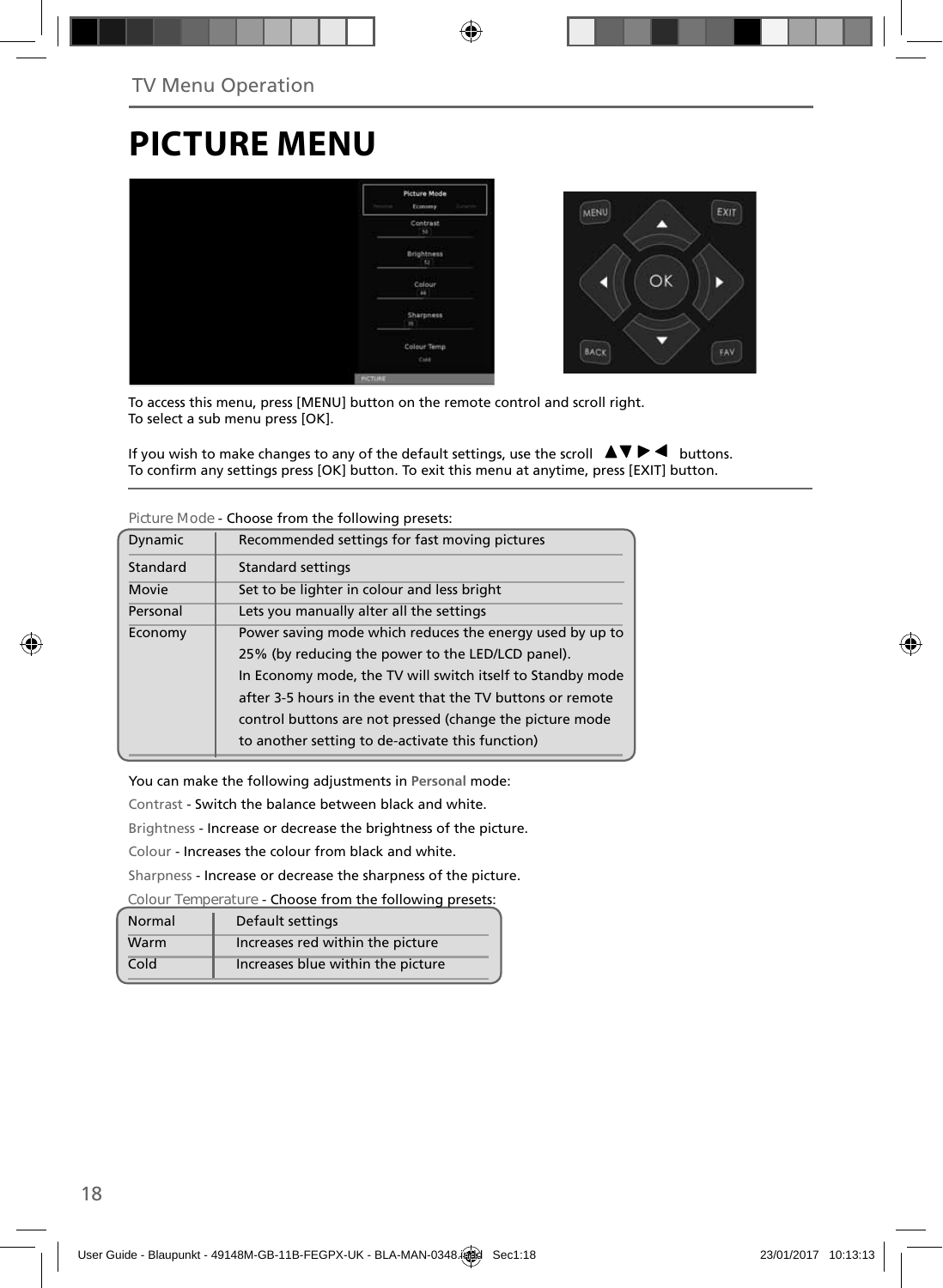# **PICTURE MENU**



Aspect Ratio - Within the UK the picture format varies depending on the channel/broadcast. There are a number of different options to best meet your needs. Choose from the following settings:

Auto

Automatically displays the best picture format so the picture is in the correct position, black lines maybe viewable at the top/bottom and/or sides.



**PC Menu** - Allows you to adjust the picture settings of the TV when being used with a PC/Laptop. Only available when the TV is in VGA/PC source mode.

**Noise Reduction** - Allows you to switch noise reduction ON or OFF. Choose one of the following presets: low, middle, high and Off.

**Active Contrast** - Automatically optimises the 'backlight' and 'contrast' of the picture according to the brightness of the screen. Choose one of the following presets: low, middle, high and Off.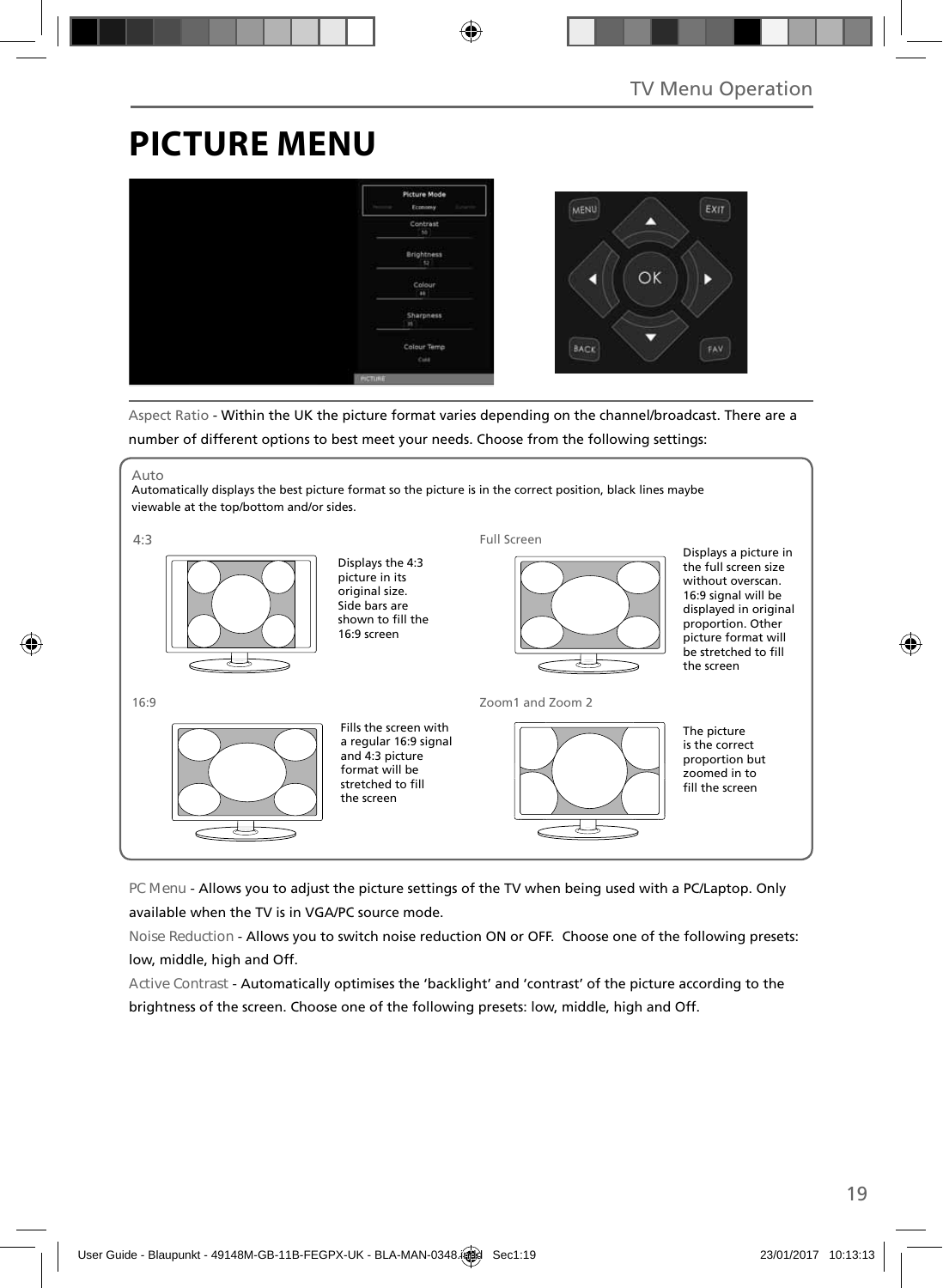# **SOUND MENU**



To access this menu, press [MENU] button on the remote control and scroll right. To select a sub menu press [OK].

If you wish to make changes to any of the default settings, use the scroll  $\Box \blacktriangledown \blacktriangleright \blacktriangleleft$  buttons. To confirm any settings press [OK] button. To exit this menu at anytime, press [EXIT] button.

**Sound Mode** - Choose from the following presets

| Standard     | Default settings                                                                                             |
|--------------|--------------------------------------------------------------------------------------------------------------|
| <b>Music</b> | Emphasises music over voices                                                                                 |
| Movie        | Provides live and full sound for movies                                                                      |
| Sports       | Emphasises sound for sports                                                                                  |
| Personal     | Selects your personal sound settings. Any adjustments made<br>automatically sets the sound mode to Personal. |

EQ - Adjust the audio level of separate frequencies via the band equaliser.

Balance - To switch the sound between the left and right speakers.

Auto Volume Level (AVL) - When 'on' is selected, the volume will attempt to stay at a constant level regardless of TV programme and advertisements.

Surround Sound - Allows you to turn the function ON or OFF.

Digital Output - This is the digital optical audio output. Choose from the following options:

| Off        | To turn off Digital Output                                                               |
|------------|------------------------------------------------------------------------------------------|
| Auto       | Selects the best settings automatically                                                  |
| <b>PCM</b> | Select this option if you are connecting to a Stereo Hi-fi via optical cable (Pulse-code |
|            | modulation (PCM) is a digital representation of an analogue signal)                      |

Audio Description - This allows the user to switch Audio Description ON or OFF. (Audio Description is a service available on certain programmes. It provides a description of what is happening during the selected programme for a person who is visually impaired).

AD Volume - This allows the user to increase and decrease the AD (Audio Description) volume level.

Audio Track - This allows the user to change the audio track/language

Audio Delay - Enables the user to adjust setting to sync picture and audio.

SPDIF Delay - Enables the user to adjust sound setting to sync picture and audio for external speakers connected via digital audio output.

 **Tip:** Equaliser settings can only be adjusted when the sound mode 'Personal' is selected.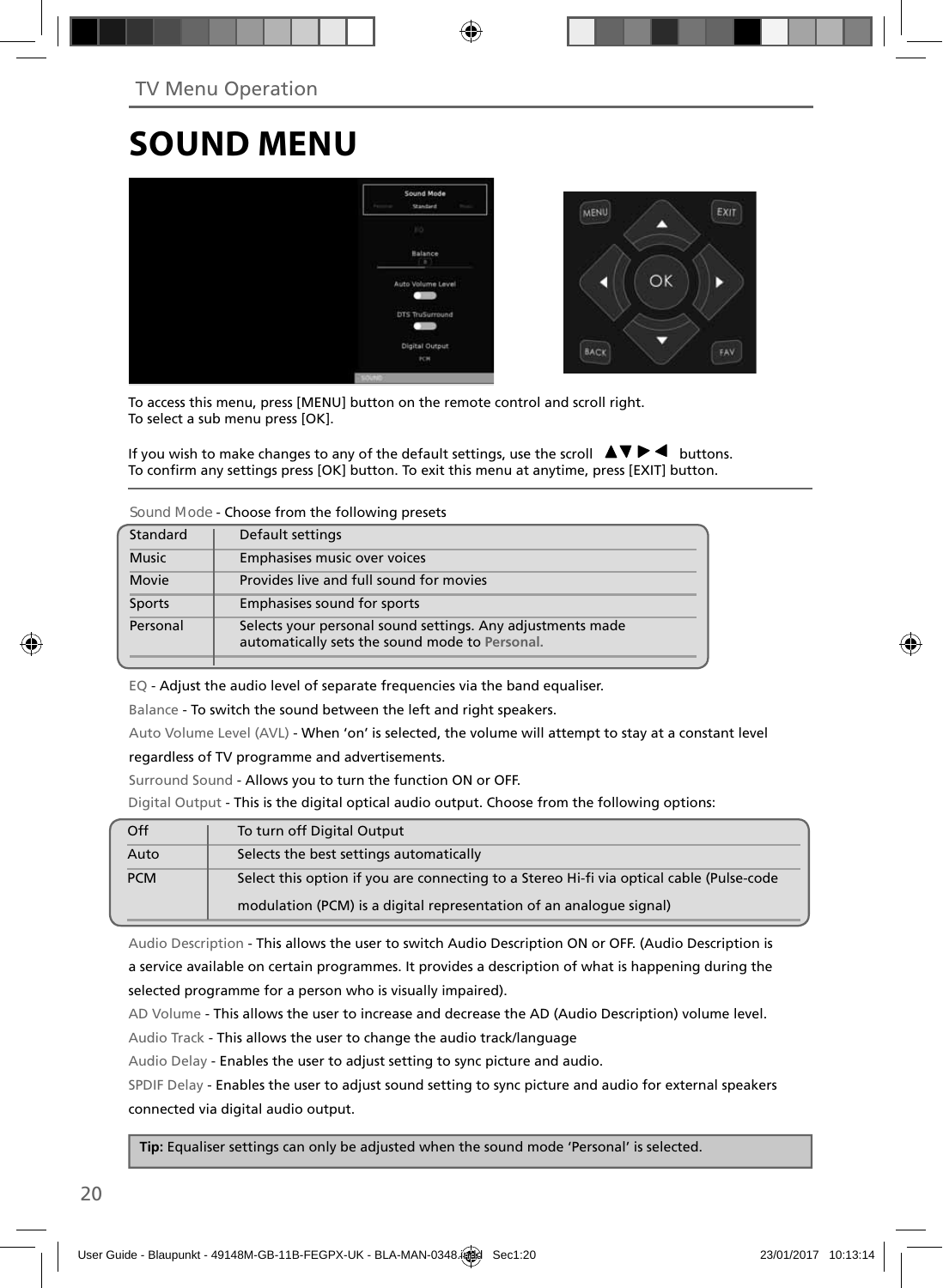# **CHANNEL MENU**



This menu is part of the 'Settings' menu, To access the 'Settings' menu, press the [MENU] button on the remote control, scroll right and select 'Settings' by pressing [OK].

If you wish to make changes to any of the default settings, use the scroll  $\blacktriangle \blacktriangledown \blacktriangleright \blacktriangleleft$  buttons. To confirm any settings press [OK] button. To exit this menu at anytime, press [EXIT] button.

Auto Tuning - Allows you to retune the television for all digital channels, digital radio stations and analogue devices.

Analogue Manual Tuning - Allows you to manually tune your analogue signal.

Freeview/Saorview Manual Tuning\* - Allows you to manually tune your digital signal.

Freeview SMART Retune - This feature allows you to scan for Freeview channels. When new channels are

found they are automatically added to your channel list without removing any channels or affecting your favourites list.

Channel Edit - Allows you to delete, move, skip and select favourite channels.

|                    | 1 BBC ONE Oxford     | oty.        |
|--------------------|----------------------|-------------|
| 2 BBC TWO          |                      | orv         |
| 3 ITV              |                      | <b>CITY</b> |
| 4 Channel 4        |                      | DIV.        |
| 5 Channel 5        |                      | <b>DIV</b>  |
| 6 ITV2             |                      | orv         |
|                    | 7 That's Oxfordshire | otv         |
| 9 BBC FOUR         |                      | ory:        |
| 10 ITV3            |                      | <b>DIV</b>  |
| 11 Pick            |                      | oty:        |
| Favorite<br>Delete | Move                 | Skip        |
| Channel Edit       |                      |             |

Important: To receive Freeview/Saorview channels, in particular HD channels, you will need a Digital TV aerial and be in a good Freeview/Saorview coverage area. You can check the coverage for your area at **www.freeview.co.uk** or **www.saorview.ie**

Please note that any Freeview HD channels found during tuning will be placed in channel positions above 100. For example, 101 (BBC1 HD) 102 (BBC2 HD) etc.

**\*Freeview channels are only available in the UK, Saorview channels are only available in the ROI.**

Signal Information - Allows you to view signal frequency, signal quality and signal strength.

CI Information - Pay per view services require a "smartcard" to be inserted into the TV. If you subscribe to a pay per view service the provider will issue you with a 'CAM' and a "smartcard". The CAM can then be inserted into the COMMON INTERFACE PORT (CI Card In).

Schedule List - Lists your programme reminders.

Software Update (OAD) - Switch on/off OAD (over air download) software updates.

Tip: If you do not press any buttons for 30 seconds, the menu will automatically exit. You can change the length of time before the menu exits automatically - see 'OSD Timer' in the Time Menu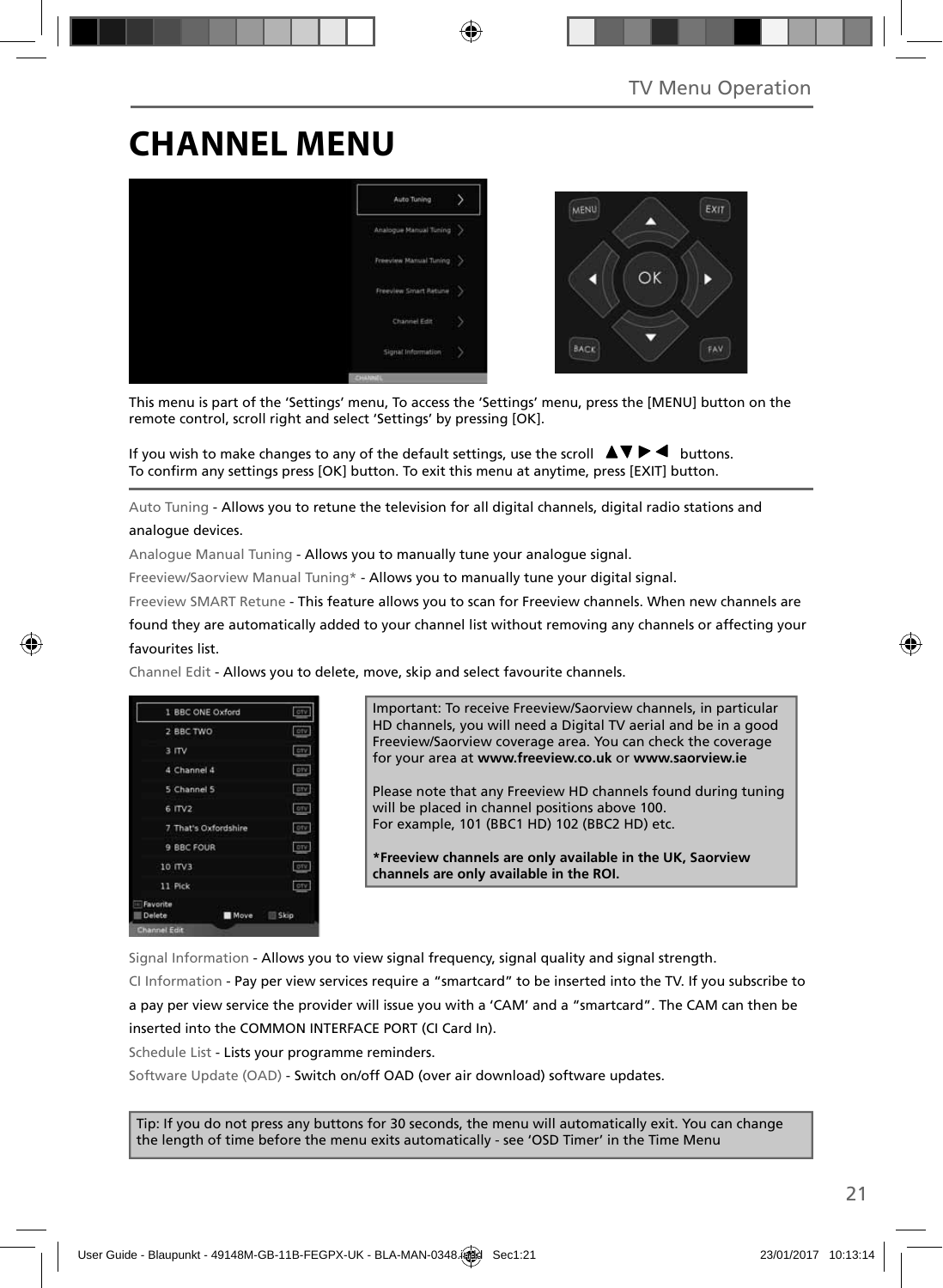# **NETWORK MENU**



This menu is part of the 'Settings' menu, To access the 'Settings' menu, press the [MENU] button on the remote control, scroll right and select 'Settings' by pressing [OK].

If you wish to make changes to any of the default settings, use the scroll  $\blacktriangle \blacktriangledown \blacktriangleright \blacktriangleleft$  buttons. To confirm any settings press [OK] button. To exit this menu at anytime, press [EXIT] button.

The Network connection enables you to update the TV software and a number of Smart TV functions.

For the network configuration to work the TV will need to be connected to your home network via an ethernet cable, with these requirements in place the TV will connect to the network automatically.

Network Configuration - Allows you to select either Cable or Wifi connection.

WIFI / IP Config - Allows you to access LAN network connection settings. Choose from the following options:

| Auto   | Will automatically connect the TV to your home network(this is the default setting |
|--------|------------------------------------------------------------------------------------|
|        | and is highly recommended)                                                         |
| Manual | Allows you to manually change the IP, Netmask, Gateway and DNS information.        |

WIFI Config - If WIFI is selected during first time installation process.

| Wi-Fi Configuratrion                                                                            | Wireless network connection settings                                           |
|-------------------------------------------------------------------------------------------------|--------------------------------------------------------------------------------|
| Automatically searches for available wireless networks. Select the desired<br>Wi-Fi Auto Search |                                                                                |
|                                                                                                 | Wi-Fi network and then enter the network password (if network is password      |
|                                                                                                 | protected). Once the password is accepted, you will not be asked for it again. |

Network Info - Allows you to view Information about network settings.

Network Test - Allows you to test the network connection.

Wifi Status - Allows you to view information regarding the Wifi/Network connection.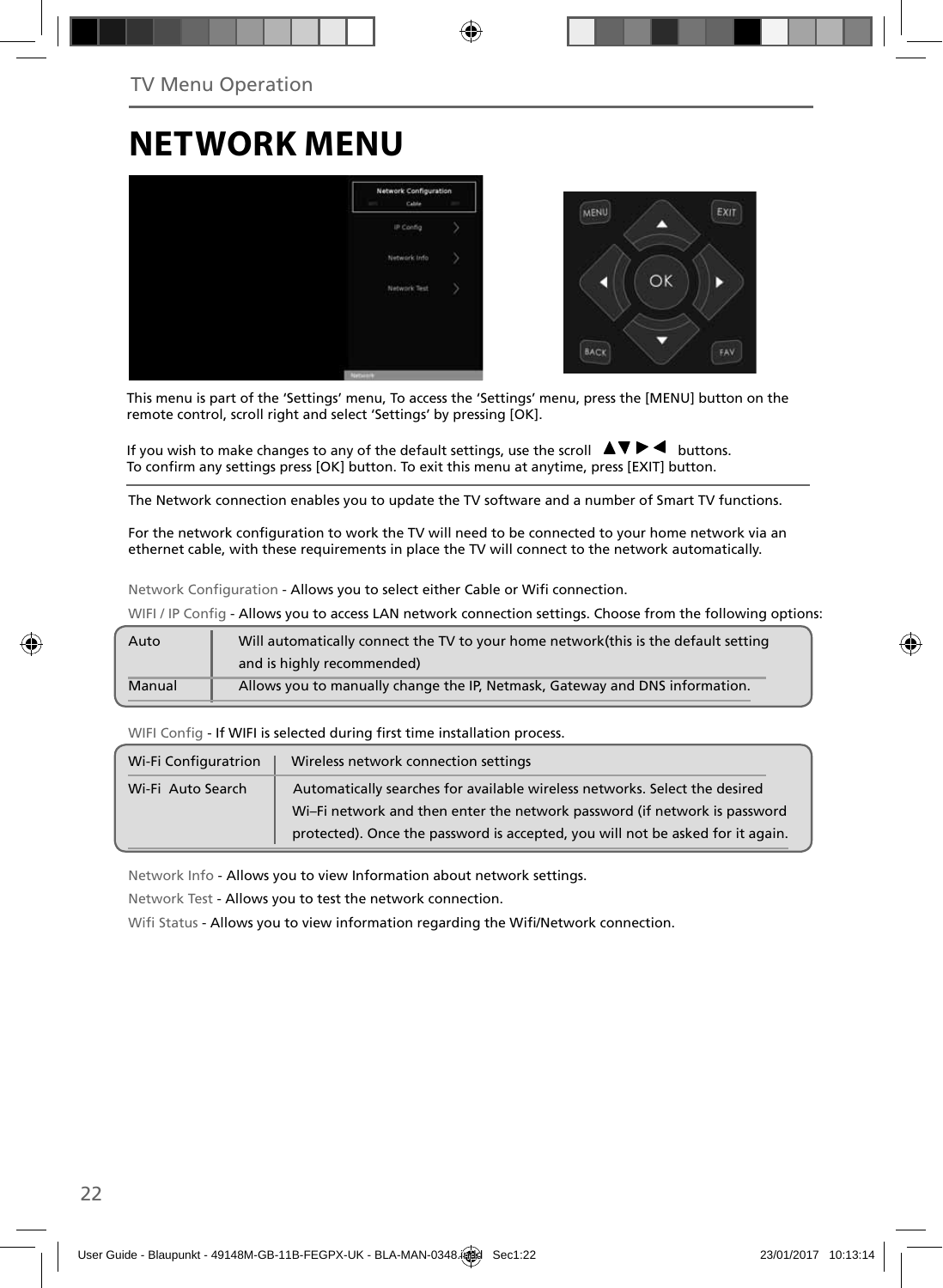## **TIME MENU**



This menu is part of the 'Settings' menu, To access the 'Settings' menu, press the [MENU] button on the remote control, scroll right and select 'Settings' by pressing [OK].

If you wish to make changes to any of the default settings, use the scroll  $\Box \blacktriangledown \blacktriangleright \blacktriangleleft$  buttons. To confirm any settings press [OK] button. To exit this menu at anytime, press [EXIT] button.

Auto Sync - Automatically sets date and time.

Clock - Shows the date and time.

Off Time - Allows you to set a specific time for your TV to turn off.

On Time - Allows you to set a specific time for your TV to turn on, the channel it will then display, the

source it will be on and also the volume. This function can then be toggled to repeat every day or a certain day.

Sleep Timer - Lets you set the sleep timer so the television automatically switches off after a set amount

of time. Off -> 10min -> 20min -> 30min -> 60min -> 90min -> 120min -> 180min -> 240min.

OSD Timer - Lets you adjust the amount of time the On Screen Menu stays on the screen

before disappearing. Off -> 5secs -> 15secs -> 30secs -> 60secs.

Auto standby - Set 'Auto Standby' to OFF, 3 hours, 4 hours or 5 hours.

Time Zone - Change your current time zone.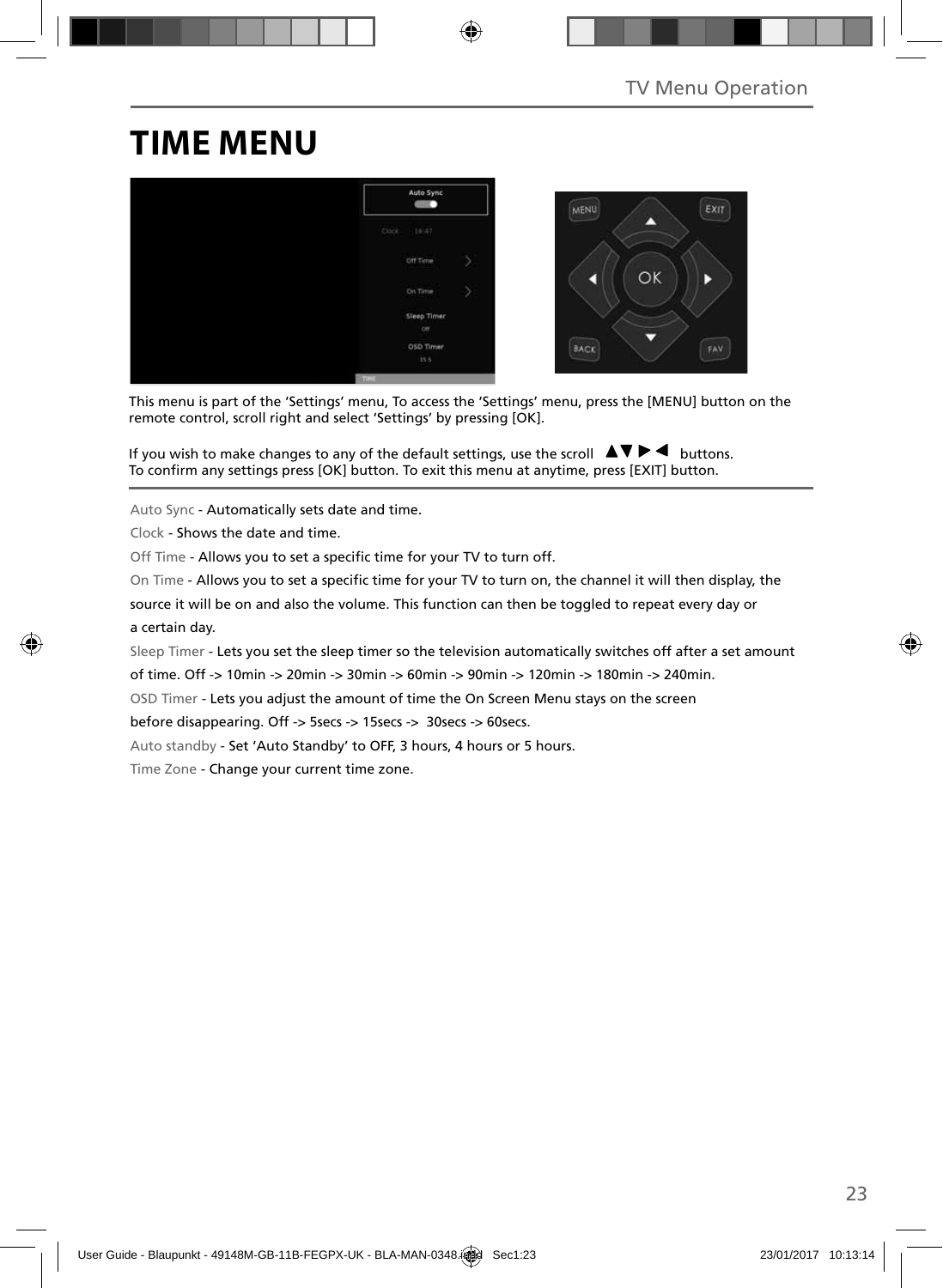# **LOCK MENU**



This menu is part of the 'Settings' menu, To access the 'Settings' menu, press the [MENU] button on the remote control, scroll right and select 'Settings' by pressing [OK].

If you wish to make changes to any of the default settings, use the scroll  $\Delta \nabla \blacktriangleright$   $\blacktriangleleft$  buttons. To confirm any settings press [OK] button. To exit this menu at anytime, press [EXIT] button.

System/Hotel Lock - Allows you to lock or unlock the menu. You will be asked to enter a 4 digit password

Use the **◄** button to quit the password input or use the **►** button to clear. Default password is 0000.

Set Password - Allows you to change the password.

Channel Lock - Allows you to lock certain channels manually.

Parental Guidance - Allows you to set the rating to block certain content based on age information.

Key Lock - Allows you to lock the buttons on the side of the TV set.

Default Source - Allows the user to set the default source. The default source is the source the TV starts on when first switched on.

Default Channel - Allows the user to set a channel as the default channel on the Digital source. The default channel is the channel the TV starts on when first switched on.

Max Volume - Allows you to adjust and set the maximum volume.

Source Lock - Allows you to lock the source menu.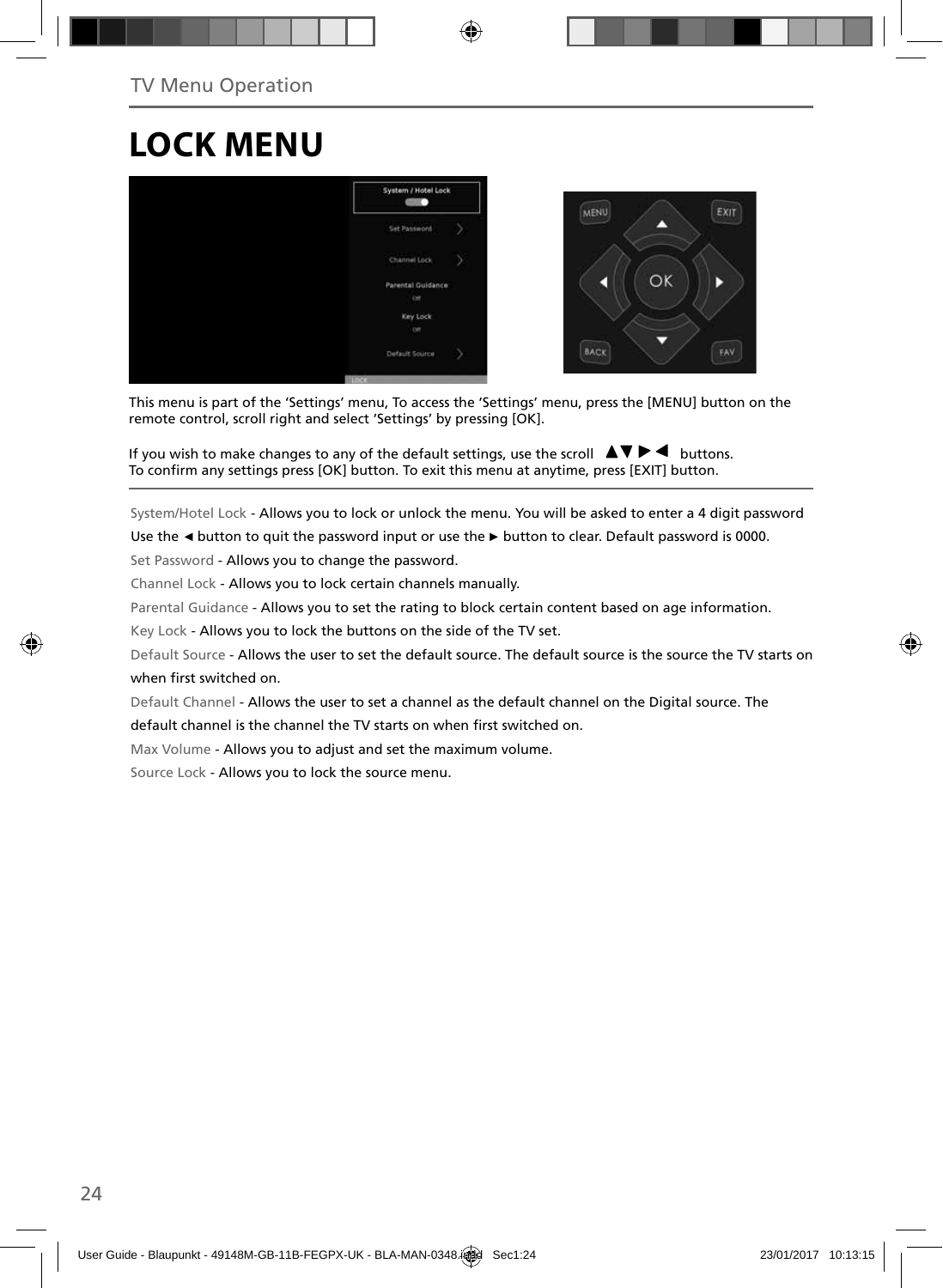# **SETUP MENU**



Language - Allows you to change the language of the menu.

Audio Language - Select your preferred primary audio language.

Audio Language 2 - Select your preferred secondary audio language.

Subtitle Language - Select your preferred primary subtitle language.

Subtitle Language 2 - Select your preferred secondary subtitle language.

Hearing Impaired - This allows the user to turn on the Hearing Impaired function, this produces subtitles on the screen which provide a description of what is happening during the selected program. Blue Screen - Changes the background when there is no input between clear and a blue background

(only available on some sources).

First Time Installation - Allows you to access the First Time Installation menu and retune the TV set. Software Update (USB) - Allows you to update your TV with the newest software using a USB memory stick. Software and instructions are available on our website.

Software Update (NET) - Allows you to update your TV with the newest software via your internet connection.

Reset TV - This resets the menus to factory settings and clears all the TV channels from the television. HDMI CEC (Consumer Electronic Control) - Allows HDMI devices to control each other and allows the user to operate multiple devices with one remote control (only available with compatible devices).

LED Status - LED Status - Allows the user to switch the LED power indicator light ON or OFF when the TV is being operated.(When this option is set to OFF the LED power indicator light will flash when the remote control is used and will flash red during the normal start up process).

Standby Scan - When the TV is put into standby mode a standby scan will be performed, during this process the TV will scan for new channel information and automatically update the channel list if any changes are found, both the visual and audio functions will be off, once the scan is complete the TV will stay in standby mode.

Version Info - Allows you to view the version/information of the software installed on the TV set.

**Note**: For further support with software updates, contact our technical support team or refer to the 'product support' section of the website. If the TV is using the newest software available it will not attempt to update the software.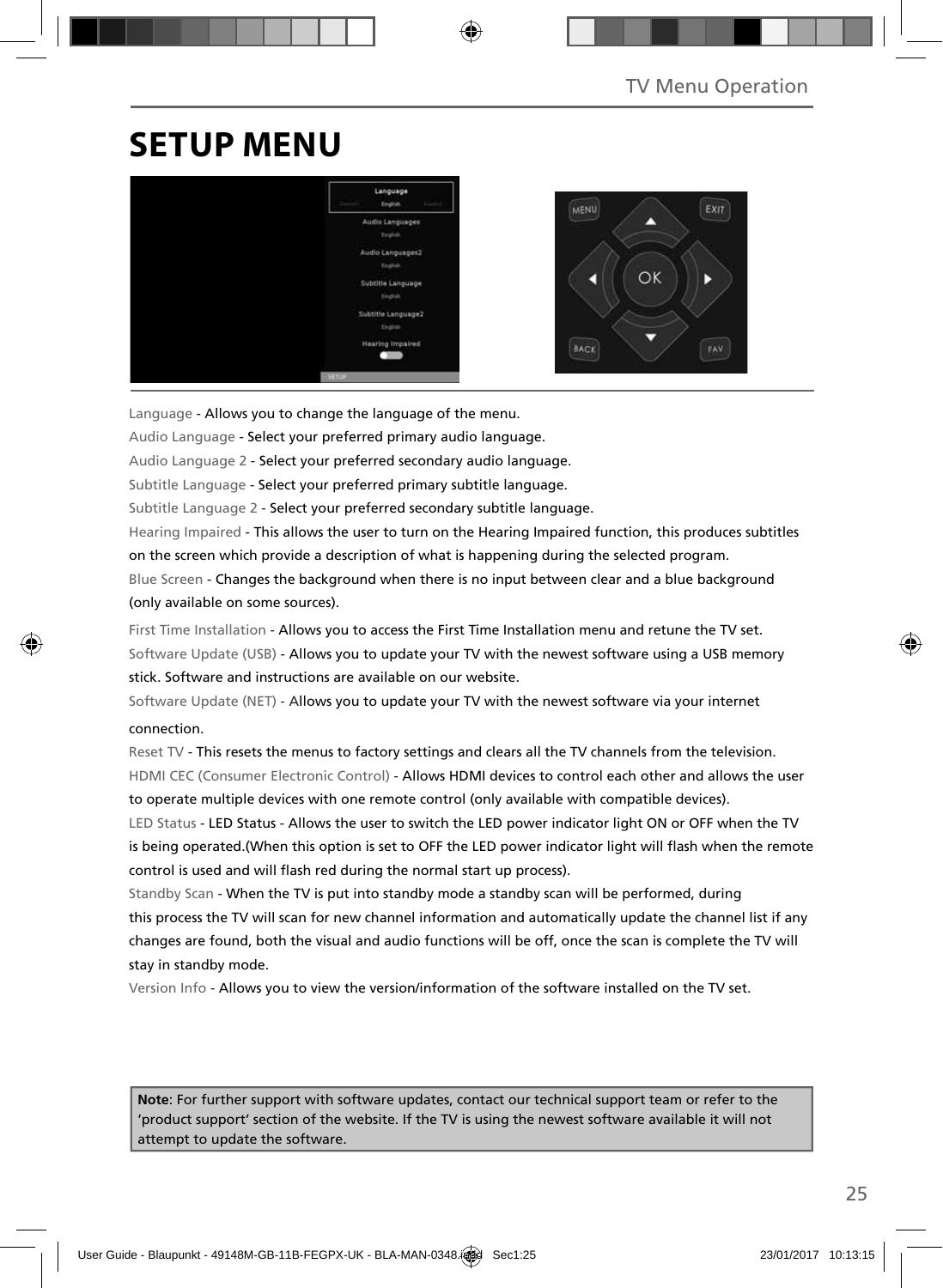# **MORE APPS MENU**



To access this menu, press [MENU] button on the remote control and scroll right. To select a sub menu press [OK].

If you wish to make changes to any of the default settings, use the scroll  $\Box \blacktriangledown \blacktriangleright \blacktriangleleft$  buttons. To confirm any settings press [OK] button. To exit this menu at anytime, press the 'MENU', 'EXIT' or 'BACK' button on the remote control.

As well as the Netflix, BBC iPlayer and YouTube included in the main menu, the More Apps menu, located at the bottom of the screen, allows you to access more the TV set's "SMART" features such as Facebook, Twitter, BBC Sport etc.

### Blaupunkt Smart Portal



Blaupunkt Smart Portal is a portal to a variety of apps and multimedia which the TV acesses via the internet. To enter the Blaupunkt Smart Portal you will be prompted to enter a language and accept the terms and conditons. Once the relevant information has been entered you will be able to use a range of features such as MUZU.TV, Viewster and Dailymotion. Content is updated and managed from a central source, so look out for new features and updates.



**Note**: If you wish to reset the settings for Blaupunkt Smart Portal back to the default settings, you will need to access the Blaupunkt Smart Portal and enter the settings menu. In the settings menu scroll down and select 'reset your device', you will then be asked 'Yes' or 'No' to confirm your decision, highlight 'Yes' and press 'OK' on the remote control to complete the reset process.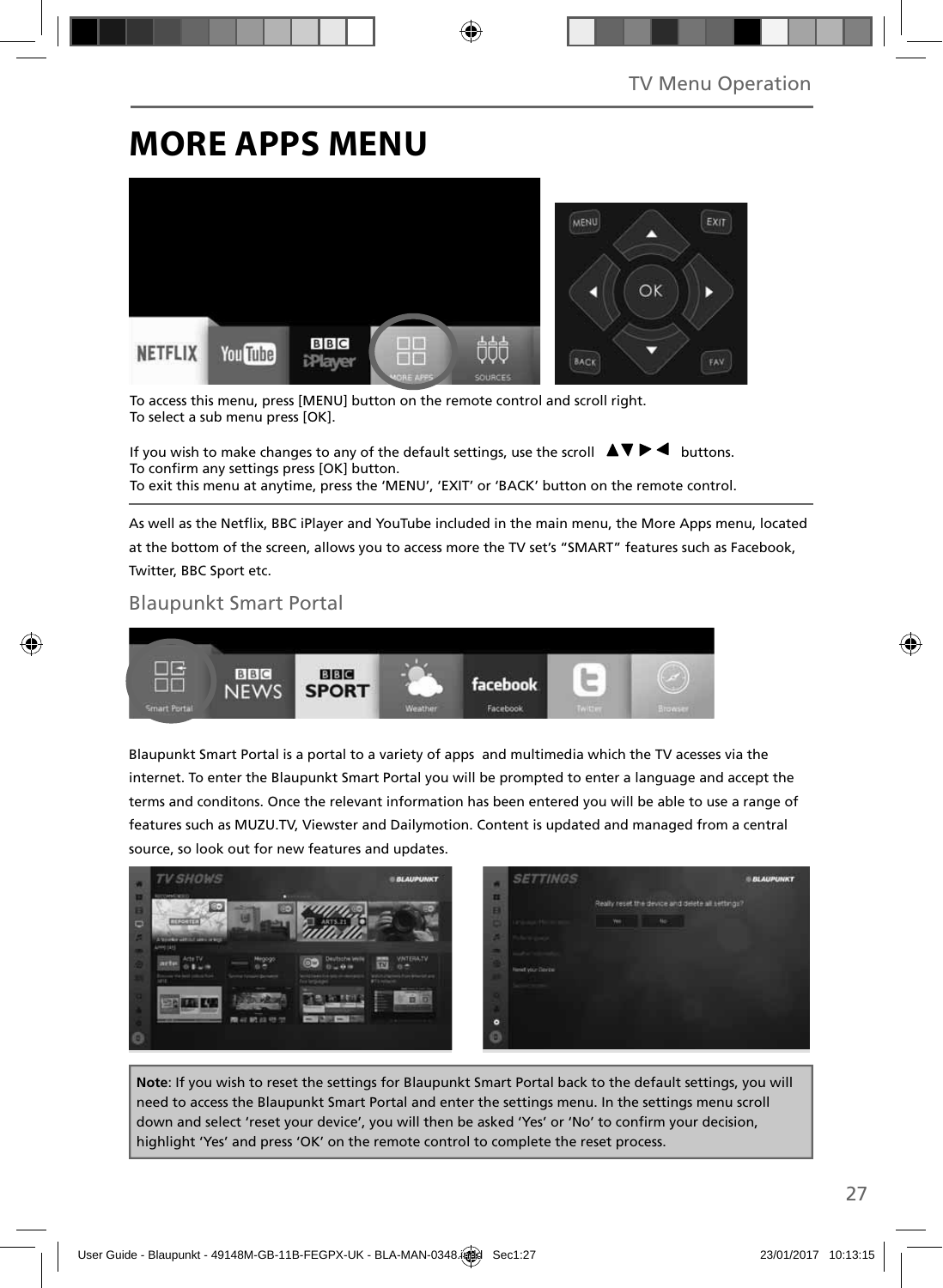# **MEDIA MENU**

### USB mode and media server



The USB media and the media server offer the playback of various different types of content that is either saved on your USB memory stick or external media server. (USB mode allows you to view/playback files from an external USB device and Media Server connects to your home network and can view/playback files from your laptop, PC, tablets and smart phones).

When accessing the USB media or media server features the below menu screen will appear. The content will be divided into Photo, Music, Movie and All.



1) You can navigate through the menus using the scroll  $\triangle \triangledown \triangleright \blacktriangleleft$  buttons on the remote control, to confirm the item you wish to play/view press the [OK] button.



3) You can now access the item. Press OK to view. 4) Whilst viewing your media, you can control



2) USB - Select the USB drive (If your drive only has 1 partition you will only see 1 item) Media server - Select the external device that you would like to access.



the item by using the remote control buttons (below) or by pressing (Info) to access the on-screen playback menu, you can now make your selection by using the  $\triangle \blacktriangledown \blacktriangleright \blacktriangleleft$  and (OK) buttons on the remote control.



Tip: If you experience a playback issue, please ensure the files being used are the correct format (example - the picture plays but no sound) See technical specification page for compatible file types

Note: USB extension cables are not recommended as they can cause a reduction in picture/audio quality and stoppages during play back of USB content.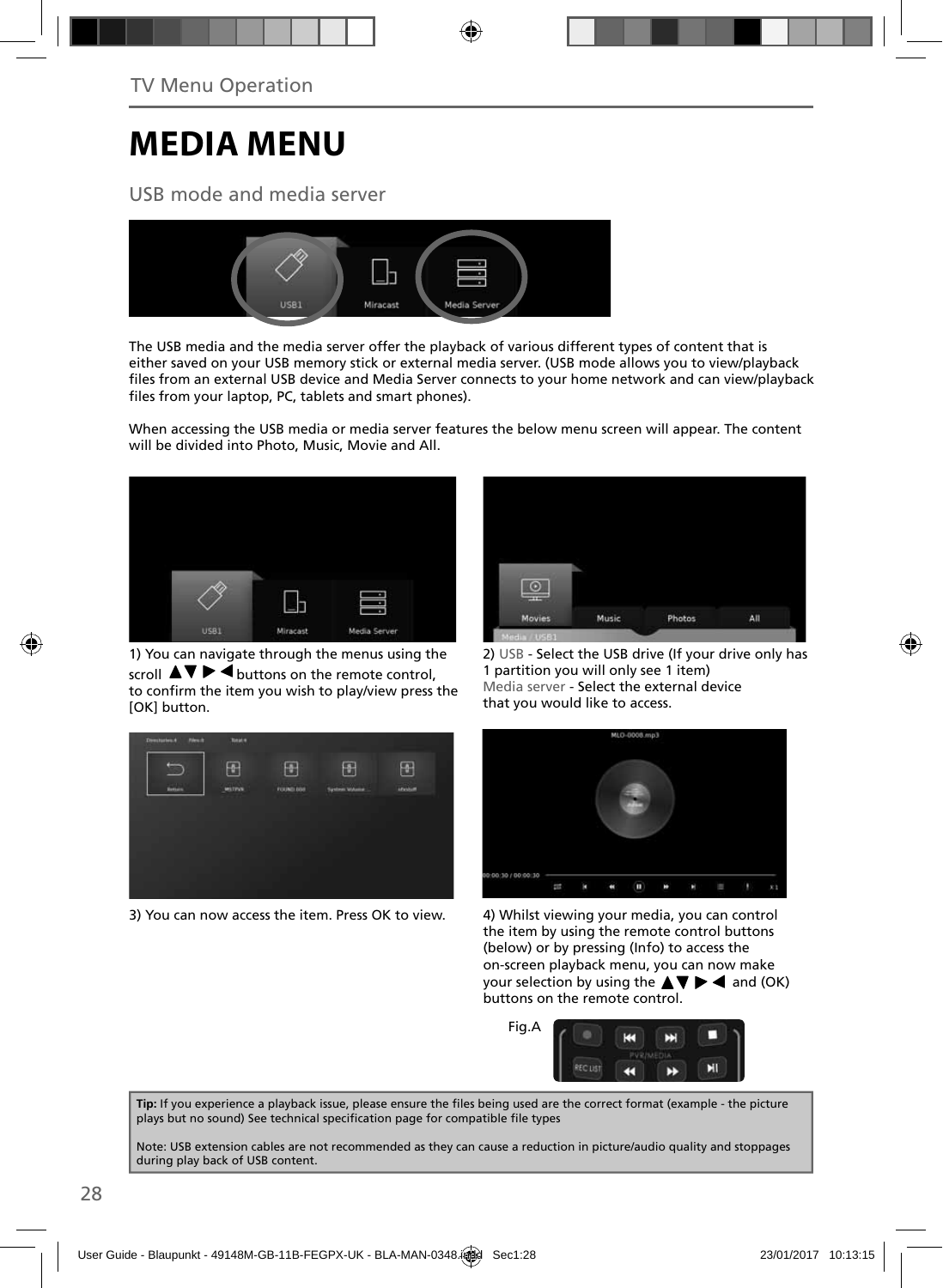# **MEDIA MENU**

## Miracast (screen mirroring)



The Miracast (screen mirroring) feature allows you to connect to a compatible external device such as a laptop, tablet and/or smart phone. Once connected, your device will mirror all its content on to the TV, this allows you to view photos, emails and This allows almost unlimited applications including many video on demand and subscription based services, for example Blinkbox, Netflix and Amazon, to be played on your smartphone or tablet and at the same time wirelessly 'streamed' and viewed on the TV.

Many Android and Windows devices include 'Screen Mirroring' as standard. Apple devices do not currently allow it, however, it is possible to 'mirror' from your Apple smart phone or IPad etc. when used with an Apple TV box (available separately).

Some newer / higher spec smartphones, tablets, laptops & computers may include Intel's technology, called WiDi (Wireless Display), WiDi allows you to wirelessly 'mirror' content from your WiDi equipped device directly on to the TV's screen.

**Note**: If your smartphone or tablet does not include 'Mirroring', it may be possible to connect a suitable cable from your device directly to one of the HDMI inputs on the rear of the TV (for example, if your device supports video output and has a Micro USB socket, you can purchase a Micro USB to HDMI cable from your retailer).

### Applications



BBC News - Access the BBC News app for up-to-the-minute and breaking news reports.

BBC Sport - The BBC Sport app offers the latest sports news, live action, scores and highlights. Twitter - Online social networking service that enables users to send and read short 140-character messages called "tweets".

Weather - keep track of the weather by using the weather forecasting app, AccuWeather.

Facebook - The popular social networking website that allows registered users to create profiles, upload photos and videos.

Web Browser - Application for accessing websites via the internet. Use the following buttons for navigation in the browser:

| $CH+$                | Scroll page up             |
|----------------------|----------------------------|
| CH-                  | Scroll page down           |
| <b>Red Button</b>    | Show/hide browser menu bar |
| <b>Yellow Button</b> | Zoom in                    |
| <b>Blue Button</b>   | Zoom out                   |

Note: The Netflix, BBC iPlayer and YouTube apps are included within the main menu for quicker access, they are not included in the "More Apps"menu.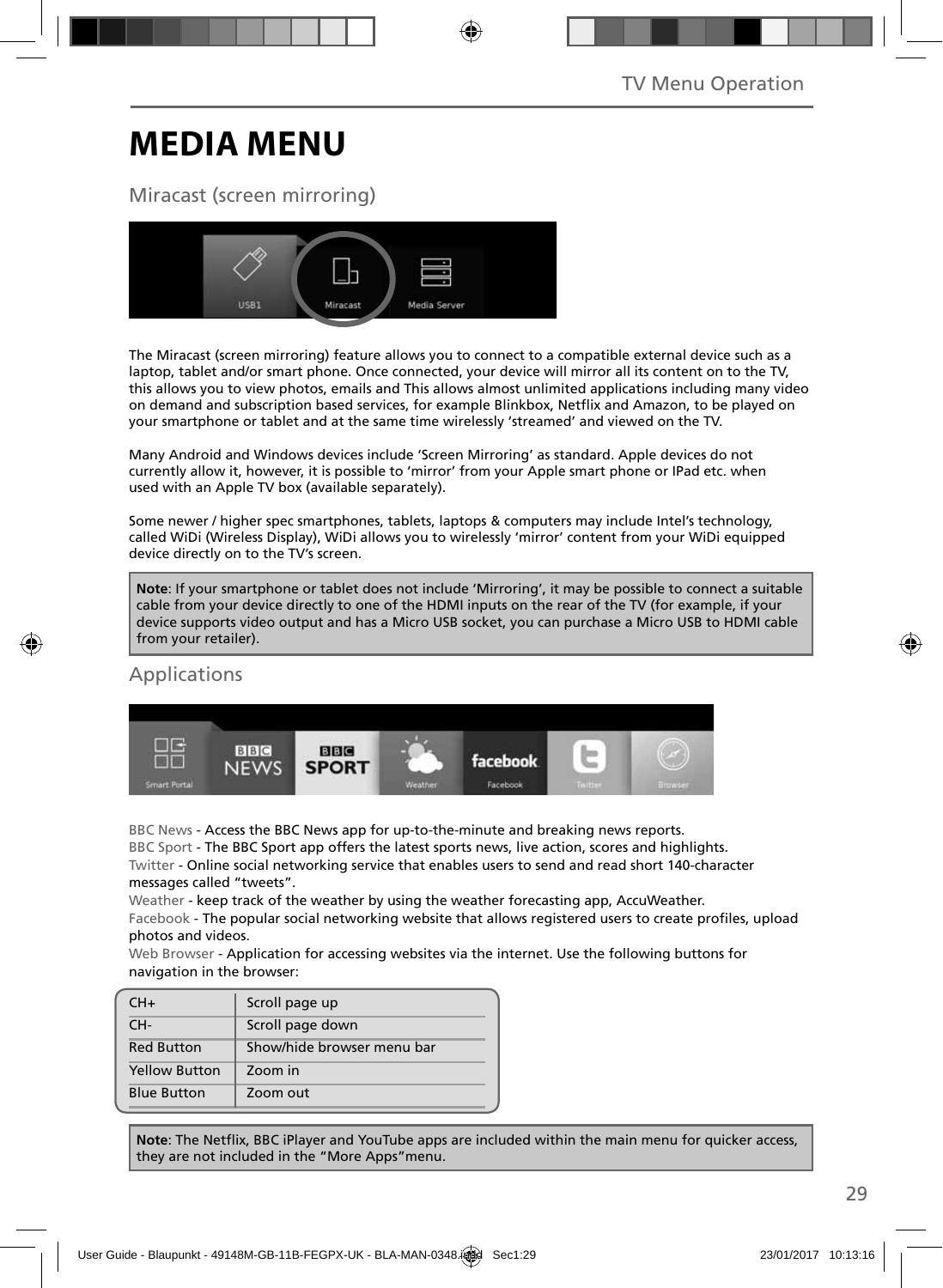## **USB RECORD - FREEVIEW/SOARVIEW MODE**

USB RECORD – FREEVIEW/SAORVIEW MODE - FOR MODELS WITH THE PVR FUNCTION ONLY

Built into this television is a USB record facility. This function is available in Freeview/Soarview mode when used in conjunction with a compatible USB memory stick or USB hard drive. The benefits of this are as follows:

- Pause live TV and then playback, fast forward and rewind (up to live TV)
- One button record, if you decide you want to record the current programme
- Easy programmable recording from the 7 day TV Guide

Due to the nature of the product, it is necessary to use a high speed USB memory stick (as the TV reads from and writes to the memory stick at the same time, some memory sticks may not be suitable).

You can purchase high speed memory sticks from some computer stores, alternatively, we have a selection of tested and compatible memory sticks available to purchase directly from the helpline/web site.

Recommended Minimum Specification - USB Memory Stick

| Read Speed  | 20 Mb/s (MegaBit Per Second) |  |
|-------------|------------------------------|--|
| Write Speed | 6 Mb/s (MegaBit Per Second)  |  |

**If you wish to use a USB portable hard drive larger than 32GB, please refer to the FAQ section at the rear of this user guide.**

### Pause Live TV (Time Shift)

#### Pausing Live TV is very simple.



 $\omega$  - Press the play/pause button and the television will pause and the live content will be recorded. To resume watching press play/pause again.

 $\bigoplus$  - Press fast forward to go forward in a recording (i.e. to skip adverts).

 $\bigcirc$  - Press fast rewind to go back in a recording (i.e. if you fast forwarded too far).

Tip: When you switch the TV to standby or change channel the Time Shift memory is wiped. To restart time shift you must press play/pause button.

### One Button Record

At any point in time you may decide to record the current programme that you are watching. To do this you need to press the red button highlighted below.



### Playback files from Record list

To playback recorded files you will be required to have the TV set to the Freeview/Saorview source mode. Once set to the correct source, access the recorded list by pressing the REC LIST (Recorded List) button on the remote control, the recorded list should now appear on the screen, press OK on the chosen file to start.



Tip: This television contains one TV tuner, therefore it can only record the channel you are watching or record one channel while the television is in standby mode.

Note: USB record function is only available in Digital/Freeview TV mode. Due to copyright laws and illegal copying/recording it is not possible to record to/from any other input/output source.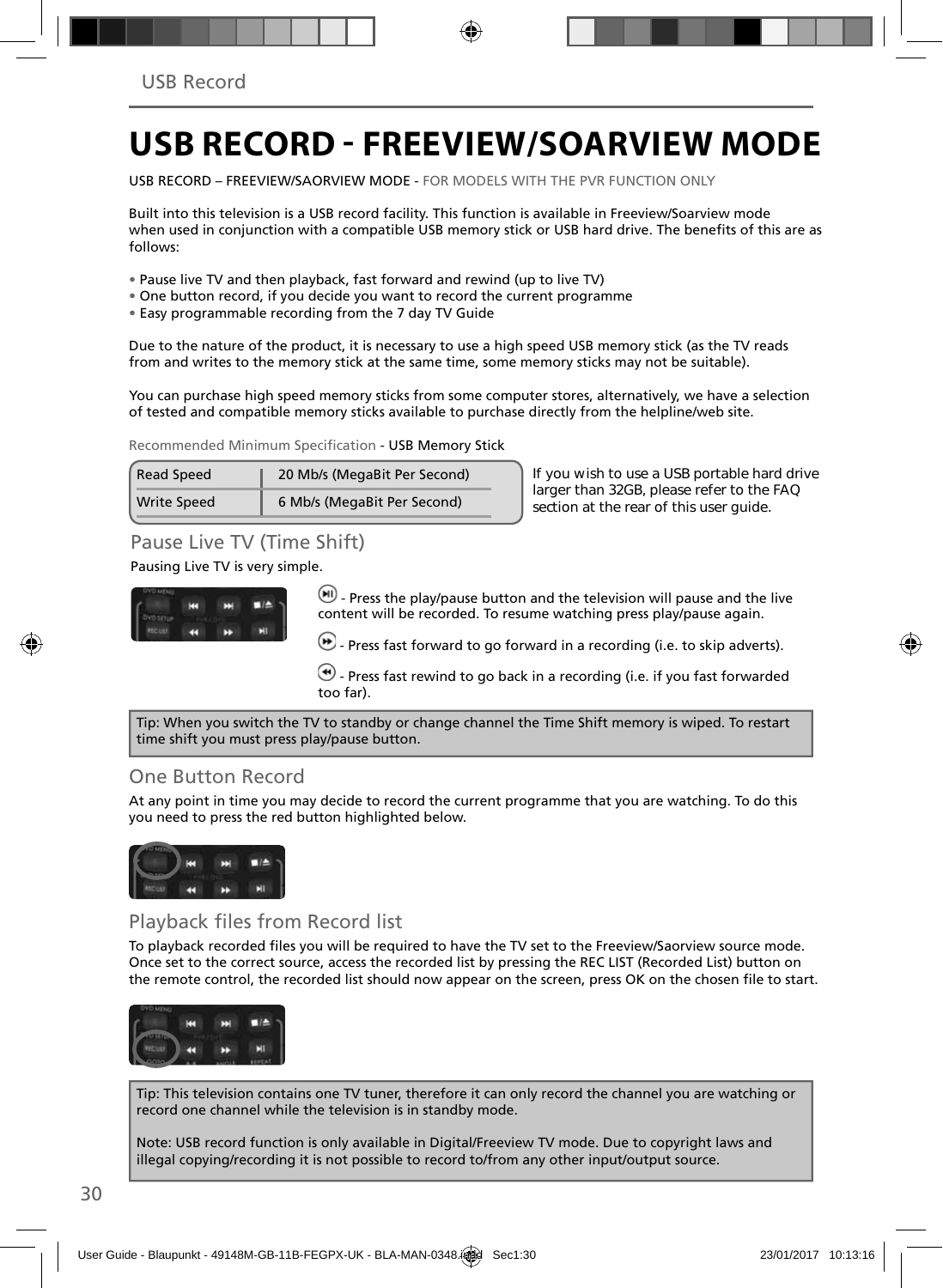## **USING YOUR TV WITH A SKY DIGITAL SET TOP BOX**

### **Option 1) Connecting your TV to your Sky box (when both the TV and Sky Box are located in the same room)**

Depending on your Sky Box & TV model, connect either by SCART or HDMI cables (available separately) .

If connecting by SCART, select the 'Input source' on the TV as SCART. If your TV does not have SCART, please refer to 'Connections' pages in this user guide for alternative ways to connect.

If connecting by HDMI, select the 'Input source' on the TV as HDMI (if the TV has more than 1 HDMI port, ensure you select the input source to match the HDMI numbered port on the rear of the TV).

If you wish to use your Sky remote to operate the TV's functions, you will need a Sky remote control (Revision 9 or later) and you will need to program a 4 digit code into it. See bottom of this page.

### **Option 2) Connecting your TV to your Sky box (when your Sky box is located in a different room to the TV)**

Please note, if you are adding a 'Magic Eye/TV Link' to your system so that you can use your Sky remote control to change the Sky channel in the room where the 2nd TV is located, please refer to the instructions included with the TV link/magic eye in order to ensure the RF or RF2 output on your Sky box is powered on. (The red LED light on the TV link/magic eye will light up if the RF / RF2 output is correctly set



up) If you do not have the instructions that came with the TV link/magic eye, instructions on how to do it can be found on our web site.

1) To tune the TV to the Sky box, on the 2nd TV, select the 'Analogue' input source.

2) Select the channel that you wish to store the Sky box/channel on. (If you do not use channels 1-5 because you no longer have analogue terrestrial channels after digital switchover, you may choose to select channel 1 to store the Sky box/channel, if you still have and use analogue channels 1-5, you may for example decide that channel 6 is the best option for you)

3) Press the corresponding number on the remote control to select the desired analogue channel chosen as per point 2 above.

4) On the TV remote control, press Menu. Now navigate through the menus to select Manual Tuning or Analogue Manual tuning (refer to the Tuning/Channel menu section of this user guide if necessary)

5) Manually tune in the channel (usually, the Sky box is at a frequency between 800Mhz and 850Mhz) once the Sky box/channel is found, press 'OK' to store it.

If you wish to use your Sky remote to operate the TV's functions, you will need a Sky remote control (Revision 9 or later) and you will need to programme a 4 digit code into it. See below.

**Using a Sky remote or a universal remote to operate your TV** 

**Sky remote control** - If you wish to use your Sky remote to operate the basic functions of your TV, you need to program a 4 digit code into it. Please note - you will need a Sky Revision 9 remote control (or later). **The code required for this television is 2134.** If you wish to upgrade/replace your existing Sky remote control to the latest version, you can do so on our website.

**Universal remote control** - If you wish to use a Universal remote control to operate your TV, please refer to the website for a full list of codes. (Please note we only have codes for One for All branded remote controls, if you have an alternative brand of Universal remote, please refer to the manufacturer for the code.)

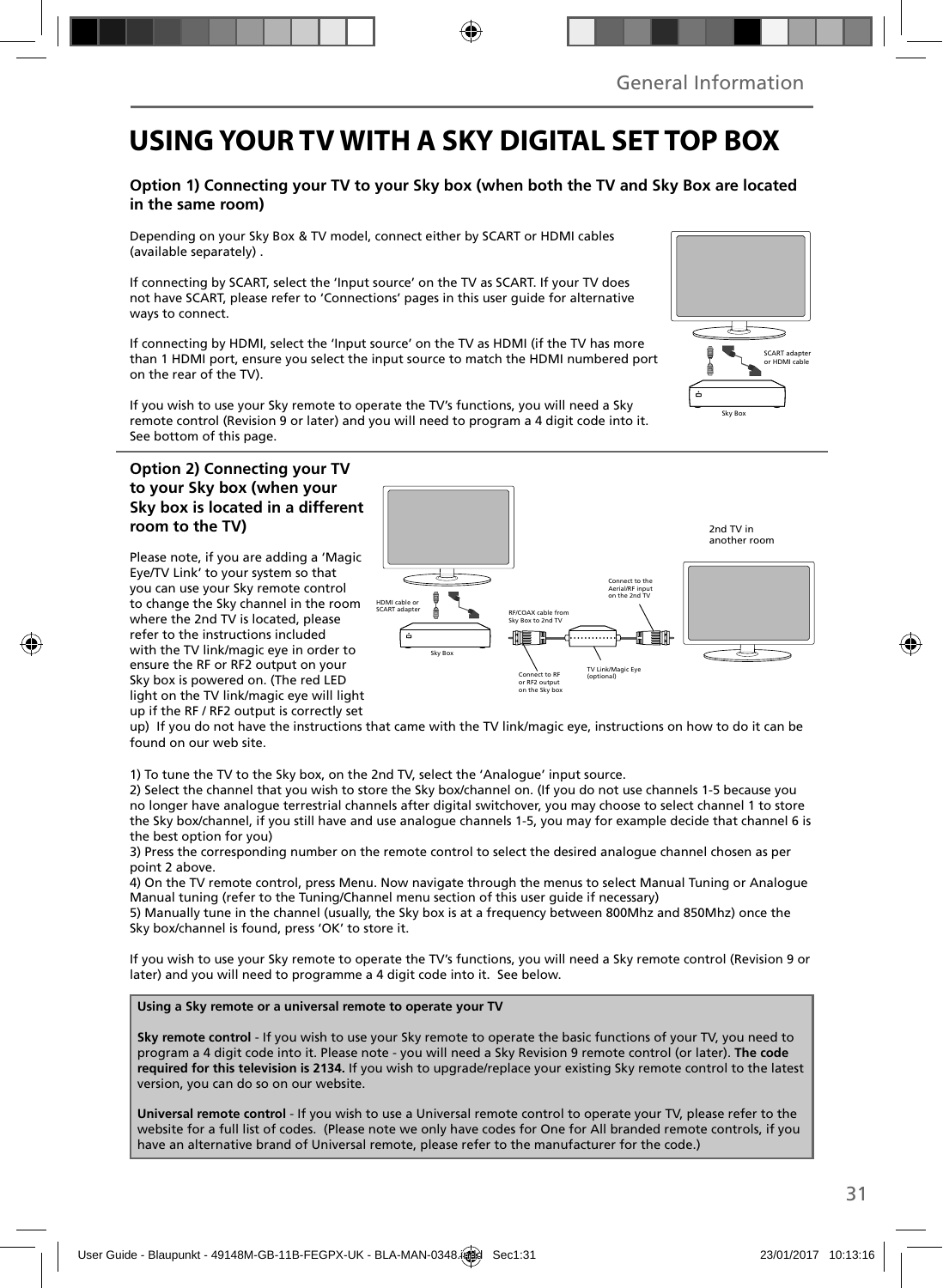# **FREQUENTLY ASKED QUESTIONS**

| General              | I would like to have louder<br>sound by connecting additional<br>speakers. For TV models with<br>digital optical audio output.       | Option1) Use the 3.5mm headphone output and a 3.5mm to phono cable<br>(available separately) to connect to an amplifier/surround sound system. Please<br>note this will deactivate the TV's built in speakers.<br>Option 2) Connect a digital optical audio cable from the TV's digital optical audio<br>output to your amplifier/surround systems digital optical audio input.                                                                                                                                                                                                                                                     |
|----------------------|--------------------------------------------------------------------------------------------------------------------------------------|-------------------------------------------------------------------------------------------------------------------------------------------------------------------------------------------------------------------------------------------------------------------------------------------------------------------------------------------------------------------------------------------------------------------------------------------------------------------------------------------------------------------------------------------------------------------------------------------------------------------------------------|
| General              | Why are some options in the menu<br>unavailable and greyed out.                                                                      | Some options are only available in certain sources, i.e. HDMI. They are<br>unavailable in the other sources where they have no affect.                                                                                                                                                                                                                                                                                                                                                                                                                                                                                              |
| General              | Can I stop my TV automatically<br>turning off after 4hrs?                                                                            | Yes, in the 'Time' menu settings, scroll down to Auto standby and select OFF.                                                                                                                                                                                                                                                                                                                                                                                                                                                                                                                                                       |
| General              | Why does the led flash when I turn<br>on my TV?                                                                                      | The LED will flash during the TV's boot up process. Once the TV is fully operational the LED<br>light will stop flashing, indicating that the TV is fully functional and ready to use.                                                                                                                                                                                                                                                                                                                                                                                                                                              |
| TV                   | I have tuned in Digital TV but I<br>am not receiving any or all of the<br>channels and/or the channels I<br>receive are breaking up. | 1) Check you are in an area that can receive Freeview/Saorview, visit www.freeview.co.uk or<br>www.saorview.ie<br>2) Check you are using an aerial that is able to receive a good digital signal. In most cases,<br>you will need an outdoor digital hi-gain/wideband aerial. In areas that have excellent<br>digital coverage, you may be able to use a loft type aerial but it is highly likely that you will<br>also need to connect a booster between the back of the TV and the TV aerial wall socket.<br>Unfortunately, to receive a good enough digital signal, it is not possible to use a portable/<br>indoor type aerial. |
| <b>TV</b>            | I have re-tuned my television but<br>when I switch it off it is not storing<br>the channels.                                         | If the TV does not save the channels when you power it off, it's likely the channel database<br>has become corrupt.<br>1) Turn off the TV.<br>2) Remove the RF/Aerial cable from the rear of the TV and then turn the TV back on again.<br>3) Using the remote control, press Menu followed by 8-8-8-8 to enter the initial setup/first<br>time installation menu.<br>4) Press OK (let the TV run the full tuning process).<br>5) Once completed, turn off the TV, reconnect the RF/Aerial cable then turn the TV back on<br>again.<br>6) Repeat steps 3 & 4.                                                                       |
| VCR/DVD<br>Recorder  | I have connected the TV to my VCR<br>or DVD Recorder via SCART but it is<br>not recordina.                                           | In addition to connecting via SCART, you should connect the aerial cable from the wall<br>socket to your VCR/DVD Recorder and another aerial cable from the VCR/DVD Recorder to<br>the TV.                                                                                                                                                                                                                                                                                                                                                                                                                                          |
| <b>Game Consoles</b> | I have connected my Playstation/<br>Xbox to the TV via HDMI, but I am<br>not receiving any pictures or sound<br>on my TV             | 1) Ensure the TVs' source is set to HDMI.<br>2) Check your settings on your Playstation/Xbox are as per the Playstation/Xbox<br>instruction manual.                                                                                                                                                                                                                                                                                                                                                                                                                                                                                 |
| <b>Game Consoles</b> | I have connected my Playstation/<br>Xbox to the TV via Component<br>cables (red, green & blue) but I am<br>not receiving any sound.  | Component cables only provide HD pictures. For the sound you will need to connect the<br>red & white audio cables on the Playstation/Xbox to the red & white phono inputs (or mini<br>AV input where fitted) on the rear of the TV. Please refer to the 'Connections' pages.                                                                                                                                                                                                                                                                                                                                                        |
| System Lock          | I have changed the password<br>on the television and now<br>forgotten it.                                                            | There is a master password of 4711, to gain access to the TV menu and reset the<br>normal password.                                                                                                                                                                                                                                                                                                                                                                                                                                                                                                                                 |
| USB Mode             | I have inserted a USB Memory Key,<br>but the TV does not recognise it.                                                               | Ensure the USB Memory Key is formatted to type FAT32.                                                                                                                                                                                                                                                                                                                                                                                                                                                                                                                                                                               |
| USB Mode             | Using a USB portable hard drive /<br>larger than 32GB.                                                                               | If you wish to use a portable hard drive larger than 32GB, please note that it must be<br>formatted to the FAT32 file system in order to operate on this TV. Windows XP/Vista<br>computers are only capable of formatting up to 32GB, therefore, you will need a software<br>programme/utility to format larger hard drives.<br>Please refer to the website, www.umc-uk.co.uk, for more information.                                                                                                                                                                                                                                |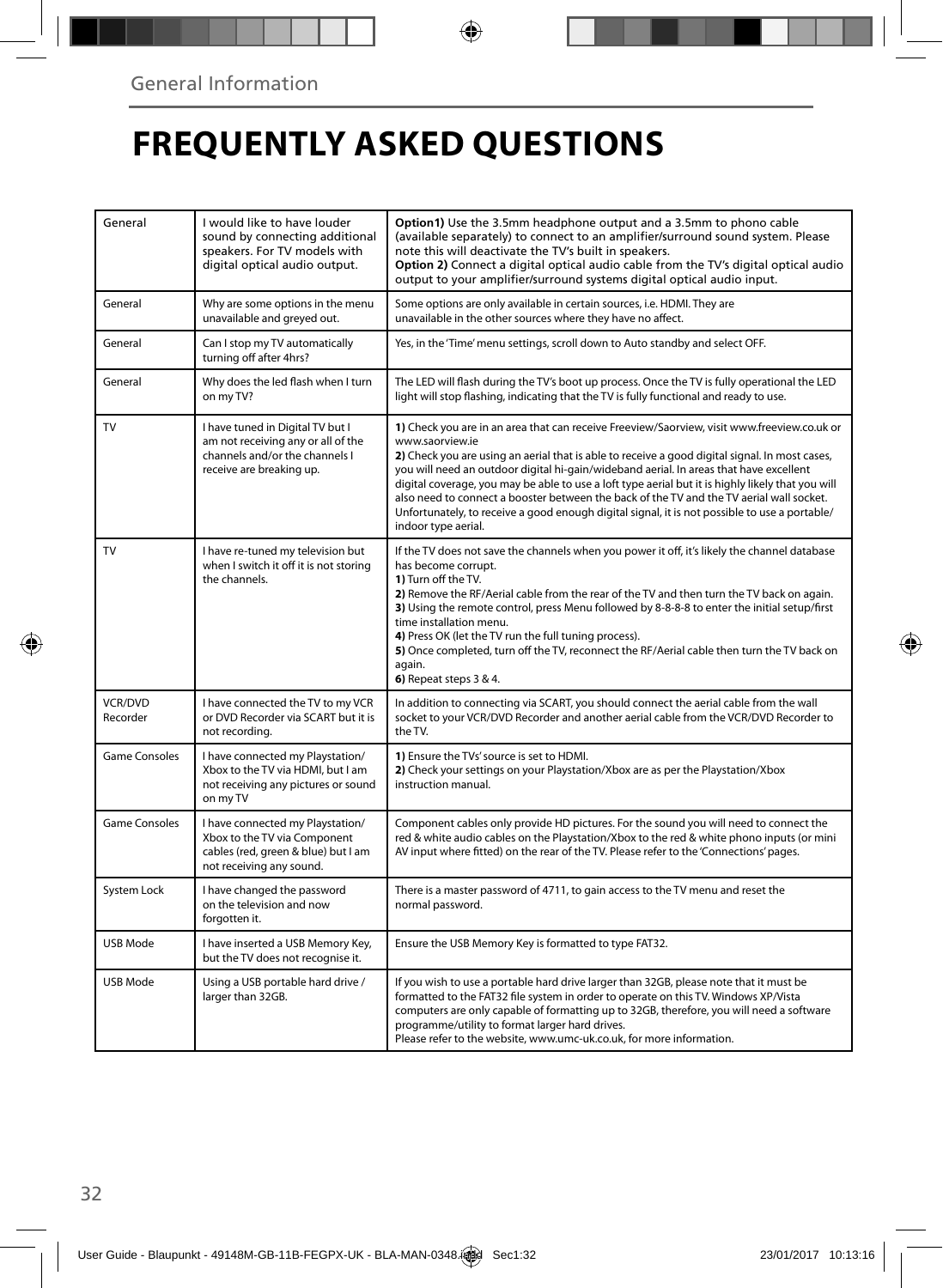# **FREQUENTLY ASKED QUESTIONS**

| Freeview HD | I cannot access all Freeview<br>channels.                                  | Some data channels for Freeview can only be obtained when the TV's ethernet port is<br>connected to your router.                                                                                                                                                                                                                                                                                                                                                                                                                                                                                                                                                                                                                                                                                |  |  |
|-------------|----------------------------------------------------------------------------|-------------------------------------------------------------------------------------------------------------------------------------------------------------------------------------------------------------------------------------------------------------------------------------------------------------------------------------------------------------------------------------------------------------------------------------------------------------------------------------------------------------------------------------------------------------------------------------------------------------------------------------------------------------------------------------------------------------------------------------------------------------------------------------------------|--|--|
| Freeview HD | I cannot find the Freeview HD<br>channels.                                 | Freeview HD channels found during tuning will be placed in channel positions above 100.<br>For example, 101 (BBC1 HD), 102 (BBC2 HD) etc.                                                                                                                                                                                                                                                                                                                                                                                                                                                                                                                                                                                                                                                       |  |  |
| Smart       | I cannot access Smart apps on my<br>Smart TV.                              | Check your TV is connected to the internet and there is suitable signal strength.<br>You can carry out a Network Test as follows:<br>1) Press Menu on the remote control.<br>2) Select 'Network' Menu then 'Network Test'.<br>3) This will show the status of the internet connection.<br>If you have no internet connection you must re-connect your TV as follows:<br>1) Press Menu on the remote control.<br>2) Select 'Network' Menu then 'Wi-fi config'.<br>3) Then 'Wifi Auto Search'.<br>4) The TV will then automatically search for Networks.<br>5) Select the desired network then enter the Network password.<br>6) The TV will then connect.<br>Note: An icon will appear in the top right hand side of the Application page to show you if<br>the TV is connected to the internet. |  |  |
| Smart       | I cannot access content through the<br>Media Server settings               | Check your TV is connected to your local network and there is suitable signal strength.<br>Check the server devices you are trying to connect with are also on the Network and are set<br>to share content.                                                                                                                                                                                                                                                                                                                                                                                                                                                                                                                                                                                     |  |  |
| Smart       | I cannot access content through the<br><b>Wireless Connection settings</b> | Ensure the device you are trying to mirror onto the TV is correctly paired with the TV.<br>Check the settings on the device, move your device closer to the TV set, check the user<br>guide of the device to ensure it is compatible with this function.                                                                                                                                                                                                                                                                                                                                                                                                                                                                                                                                        |  |  |
| Smart       | While using Media Server, access is<br>not possible or connection is slow  | If the folder you are attempting to view contains a large amount of files, it may take a little<br>while to load, this is normal, content may be blocked on the host PC. Reconfigure the host<br>PC to allow external access.<br>Note: Host may not be connected to your network.                                                                                                                                                                                                                                                                                                                                                                                                                                                                                                               |  |  |
| Smart       | I cannot access Facebook or Twitter                                        | Ensure that you have an active account and that your network is not blocking access to<br>these sites.                                                                                                                                                                                                                                                                                                                                                                                                                                                                                                                                                                                                                                                                                          |  |  |
| Smart       | The YouTube app does not work<br>and/or is erratic                         | Ensure that your network is not blocking access to YouTube and the speed of your internet<br>connection is fast enough for viewing YouTube content.                                                                                                                                                                                                                                                                                                                                                                                                                                                                                                                                                                                                                                             |  |  |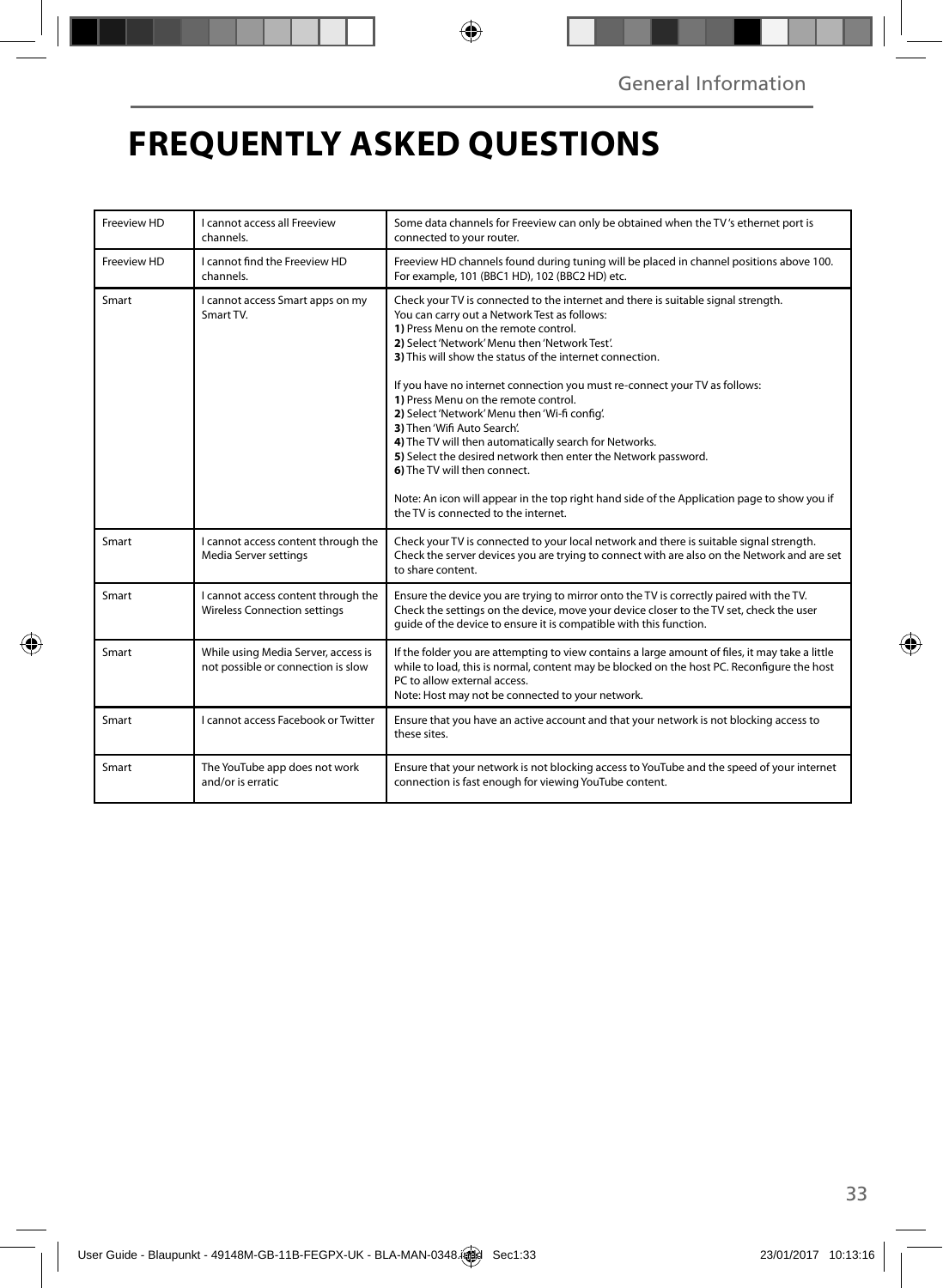# **TECHNICAL SPECIFICATION**

### **Product fiche**

| <b>Trademark</b>                                                                                                                                                                                              | <b>Blaupunkt</b>                             |  |  |
|---------------------------------------------------------------------------------------------------------------------------------------------------------------------------------------------------------------|----------------------------------------------|--|--|
| <b>Model ID</b>                                                                                                                                                                                               | 49/148M-GB-11B-FEGUX<br>49/148M-GB-11B-FEGPX |  |  |
| Energy effiency class                                                                                                                                                                                         | $A+$                                         |  |  |
| Visible screen size (diagonal)                                                                                                                                                                                | 123 cm / 49 inches                           |  |  |
| On mode power consumption                                                                                                                                                                                     | 67.0W                                        |  |  |
| Annual energy consumption *1                                                                                                                                                                                  | 98 kWh                                       |  |  |
| Standby power consumption *2                                                                                                                                                                                  | < 0.50 W                                     |  |  |
| Off mode power consumption                                                                                                                                                                                    | 0 <sub>W</sub>                               |  |  |
| Screen resolution                                                                                                                                                                                             | 1920 (H) x 1080(V)                           |  |  |
| *1: Energy consumption XYZ kWh per year, based on the power consumption of the television operating<br>4 hours per day for 365 days. The actual energy consumption will depend on how the television is used. |                                              |  |  |

\*2: When the TV is turned off with the remote control/standby button and no function is active.

## **Additional Technical Information**

| <b>RF</b>                        | 75 ohm Antenna / Analog / DVB                                                                                                                                                                                  |
|----------------------------------|----------------------------------------------------------------------------------------------------------------------------------------------------------------------------------------------------------------|
| Inputs                           | 3 x HDMI, 2 x USB, 1 x SCART, 1 x RJ45 LAN/Ethernet<br>1 x Mini Component/YPbPr IN, 1 x Mini AV IN - Composite<br>Video/CVBS and L/R Audio shared for Composite Video<br>and Component/YPbPr, 1x SD Card input |
| Sound Outputs                    | 1 x Digital Optical Audio output, 1 x 3.5mm Headphone                                                                                                                                                          |
| Speaker* / Amplifier Watts (RMS) | $2 \times 10 / 2 \times 8$                                                                                                                                                                                     |
| Voltage and power consumption    | 110-240V 50 / 60Hz<br>67/95/110W<br>(ecomode/standard/max)                                                                                                                                                     |
| Dimensions including stand (mm)  | 1114 W x 702 H x 230 D                                                                                                                                                                                         |
| Net weight (Kgs)                 | 11.7                                                                                                                                                                                                           |
| <b>Wall Mounting</b>             | VESA 200 x 200 (mm)                                                                                                                                                                                            |

\* JBL speakers (full range and tweeter)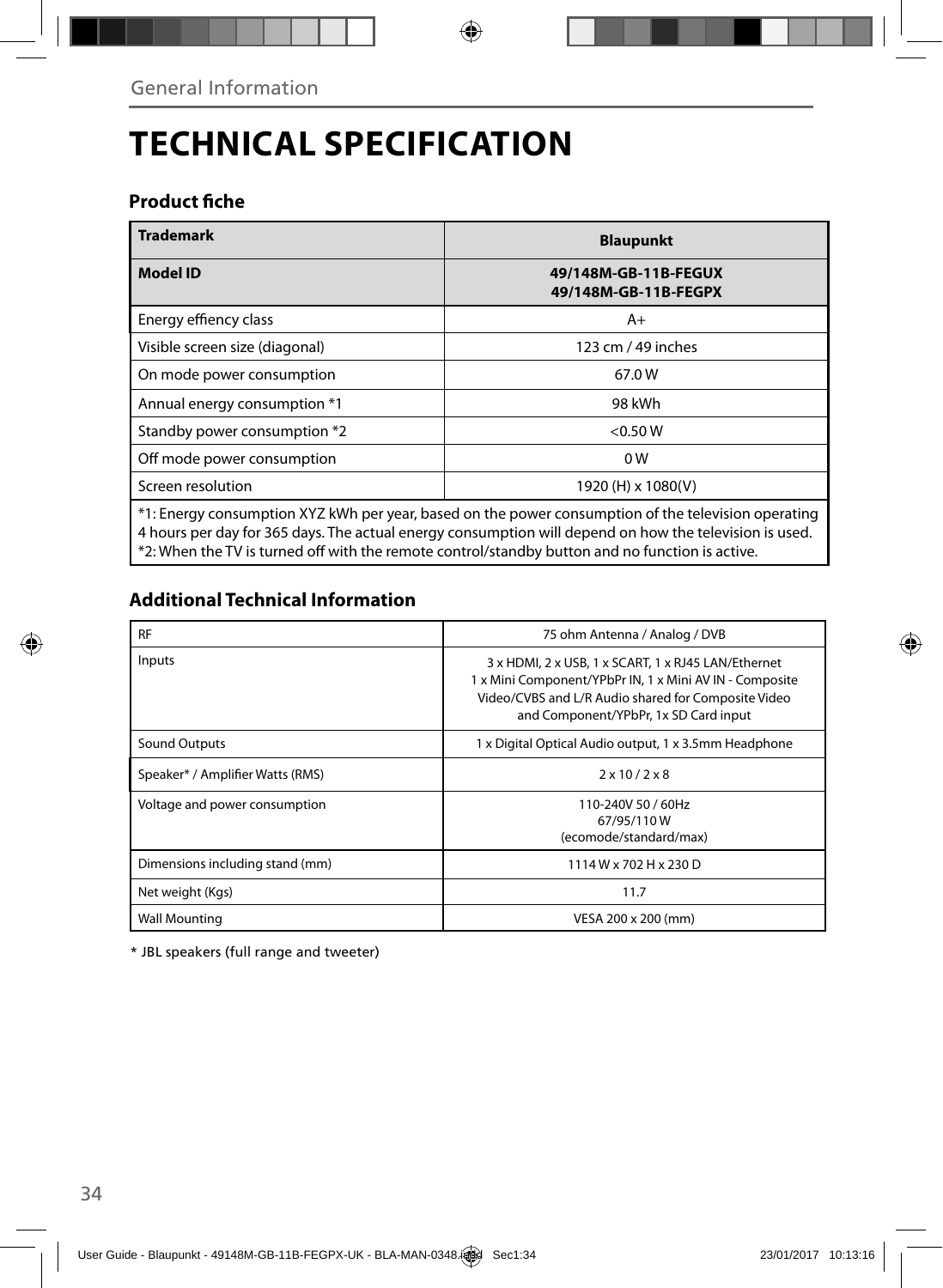# **TECHNICAL SPECIFICATION**

## **Compatible files in USB Mode**

| Media                       | Codec                              | Resolution                            |                                                           | <b>Bit Rate</b>                                                             | <b>File Extension</b>                                                                                                 |
|-----------------------------|------------------------------------|---------------------------------------|-----------------------------------------------------------|-----------------------------------------------------------------------------|-----------------------------------------------------------------------------------------------------------------------|
|                             | MPEG1/2                            | 1080P@60fps                           |                                                           | 40Mbps                                                                      | .DAT, .VOB, .MPG, .MPEG,.ts, .trp, .tp, .mp4, .mov,<br>.3gpp, .3gp, .avi, .mkv, .asf                                  |
|                             | MPEG4                              | 1080P@60fps                           |                                                           | 40Mbps                                                                      | .MPG, .MPEG, .mp4, .mov, .3gpp, .3gp, .avi, .mkv, .asf                                                                |
|                             | XviD                               | 1080P@60fps                           |                                                           | 40Mbps                                                                      | .mp4, .mov, .avi, .mkv, .asf                                                                                          |
|                             | Sorenson H.263                     | 1080P@60fps                           |                                                           | 40Mbps                                                                      | .flv                                                                                                                  |
|                             | H.263                              | 1080P@60fps                           |                                                           | 40Mbps                                                                      | .3gpp, .3gp                                                                                                           |
|                             | H.264                              | 1080P@60fps                           |                                                           | 80Mbps                                                                      | flv, .mp4, .mov, .3gpp, .3gp, .ts, .trp, .tp, .avi, .mkv.                                                             |
| Film                        | <b>HEVC/H.265</b>                  | 2048x1088@60fps                       |                                                           | 30Mbps                                                                      | .mp4, .mkv                                                                                                            |
|                             | AVS                                | 1080P@60fps                           |                                                           | 40Mbps                                                                      | .ts, .trp, .tp                                                                                                        |
|                             | $AVS+$                             | 1080P@60fps                           |                                                           | 50Mbps                                                                      | .ts, .trp, .tp                                                                                                        |
|                             | VC1                                | 1080P@60fps                           |                                                           | 40Mbps                                                                      | .wmv                                                                                                                  |
|                             | Motion JPEG                        | 640x480@30fps                         |                                                           | 10Mbps                                                                      | .mov, .avi, .mkv                                                                                                      |
|                             | VP8                                | 1080P@30fps                           |                                                           | 20Mbps                                                                      | .mkv. .webm                                                                                                           |
|                             | VP <sub>9</sub>                    | 2048x1088@60fps                       |                                                           | 30Mbps                                                                      | .mkv, .webm                                                                                                           |
| <b>Media</b>                | Codec                              | Frequency                             |                                                           | <b>Bit Rate</b>                                                             | <b>File Extension</b>                                                                                                 |
|                             | MPEG1/2 Layer1,<br>2,3             | $16KHz \sim 48KHz$                    |                                                           | Layer1 32Kbps ~ 448Kbps<br>Layer2 8Kbps ~ 384Kbps<br>Layer3 8Kbps ~ 320Kbps | .avi, .asf, .mkv, .ts, .trp, .tp, .DAT, .VOB, .MPG,<br>.MPEG, .mp3, .wav, (Layer3 - .3gpp, .3pg, .flv,<br>.swf, .m4a) |
|                             | AC3                                | 32KHz, 44.1KHz,<br>48KHz              |                                                           | $32Kbps \sim 640Kbps$                                                       | .ac3, .avi, .mkv, .3gpp, .3gp, .mp4, .mov,<br>m4a, .ts, .trp, .tp, .DAT, .VOB, .MPG, .MPEG                            |
|                             | EAC3                               | 32KHz, 44.1KHz,<br>48KHz              |                                                           | 32Kbps~640Mbps                                                              | .ec3, .3gpp, .3gp, .mp4, .mov, m4a, .ts, .trp, .tp,<br>.DAT, .VOB, .MPG, .MPEG                                        |
| Music                       | <b>HEAAC</b>                       | $8KHz \sim 48KHz$                     |                                                           |                                                                             | .aac, .avi, .mkv, .3gpp, .3gp, .mp4, .mov, m4a, .ts,<br>trp, .tp, .flv, .rmvb.                                        |
|                             | <b>VORBIS</b>                      | Up to 48KHz                           |                                                           |                                                                             | mkv, .webm, .3gpp, .3gp, .mp4, .mov, m4a, .ogg.                                                                       |
|                             | LPCM                               | $8$ KHz ~ $48$ KHz                    |                                                           | $64Kbps \sim 1.5Mbps$                                                       | .avi, .mkv, .3gpp, .3pg, .mp4, .mov, .ts, .trp, .tp,<br>.DAT, .VOB, .MPG, .MPEG, .wav, .m4a                           |
|                             | LBR(cook)                          | 8KHz, 11.025KHz, 22.05KHz,<br>44.1KHz |                                                           | 64Kbps ~ 128Kbps                                                            | .rm, .rmvb                                                                                                            |
|                             | <b>FLAC</b>                        | 8KHz~96KHz                            |                                                           | < 1.6Mbps                                                                   | .mkv, .flac                                                                                                           |
|                             | <b>DRA</b>                         | $8KHz \sim 48KHz$                     |                                                           | < 512Kbps                                                                   | .ts, .trp                                                                                                             |
| Media                       | <b>File Type</b>                   | <b>Resolution</b>                     |                                                           |                                                                             | <b>File Extension</b>                                                                                                 |
|                             | <b>JPEG</b>                        |                                       | 15360x8640, (1920x8 x 1080x8)                             | Base-line                                                                   | .jpg/.jpeg                                                                                                            |
|                             |                                    | 1024x768                              |                                                           | Progressive                                                                 |                                                                                                                       |
| Photo                       | PNG                                | 9600x6400                             |                                                           | Non-interlace                                                               | .png                                                                                                                  |
|                             | 1200x800                           |                                       |                                                           | Interlace                                                                   |                                                                                                                       |
|                             | <b>BMP</b>                         | 9600x6400                             |                                                           |                                                                             | .bmp                                                                                                                  |
|                             | GIF                                | 6400x4800 (800x8 x 600x8)             |                                                           |                                                                             | .qif                                                                                                                  |
|                             | <b>File Extension</b><br>Container |                                       |                                                           | <b>Subtitle Codec</b>                                                       |                                                                                                                       |
|                             | mp4                                |                                       | MP4                                                       |                                                                             | DVD Subtitle, UTF-8 Plain Text                                                                                        |
| <b>Internal Subtitle</b>    | mky                                |                                       |                                                           |                                                                             | ASS, SSA, UTF-8 Plain Text, VobSub, DVD Subtitle                                                                      |
|                             | avi                                |                                       | <b>MKV</b><br>AVI(1.0, 2.0)                               |                                                                             | XSUB, XSUB+                                                                                                           |
|                             |                                    |                                       |                                                           |                                                                             |                                                                                                                       |
| <b>External</b><br>Subtitle | <b>File Extension</b>              |                                       | <b>Subtitle Parser</b><br>SubRip                          |                                                                             | Remark                                                                                                                |
|                             |                                    | .srt                                  |                                                           |                                                                             |                                                                                                                       |
|                             | .ssa/ .ass                         |                                       | <b>SubStation Alpha</b>                                   |                                                                             |                                                                                                                       |
|                             | .smi                               |                                       | SAMI                                                      |                                                                             |                                                                                                                       |
|                             | .sub                               |                                       | SubViewer, MicroDVD, DVDSubtitleSystem,<br>Subldx(VobSub) |                                                                             | SubViewer 1.0 & 2.0 Only                                                                                              |
|                             | .txt                               |                                       | TMPlayer                                                  |                                                                             |                                                                                                                       |